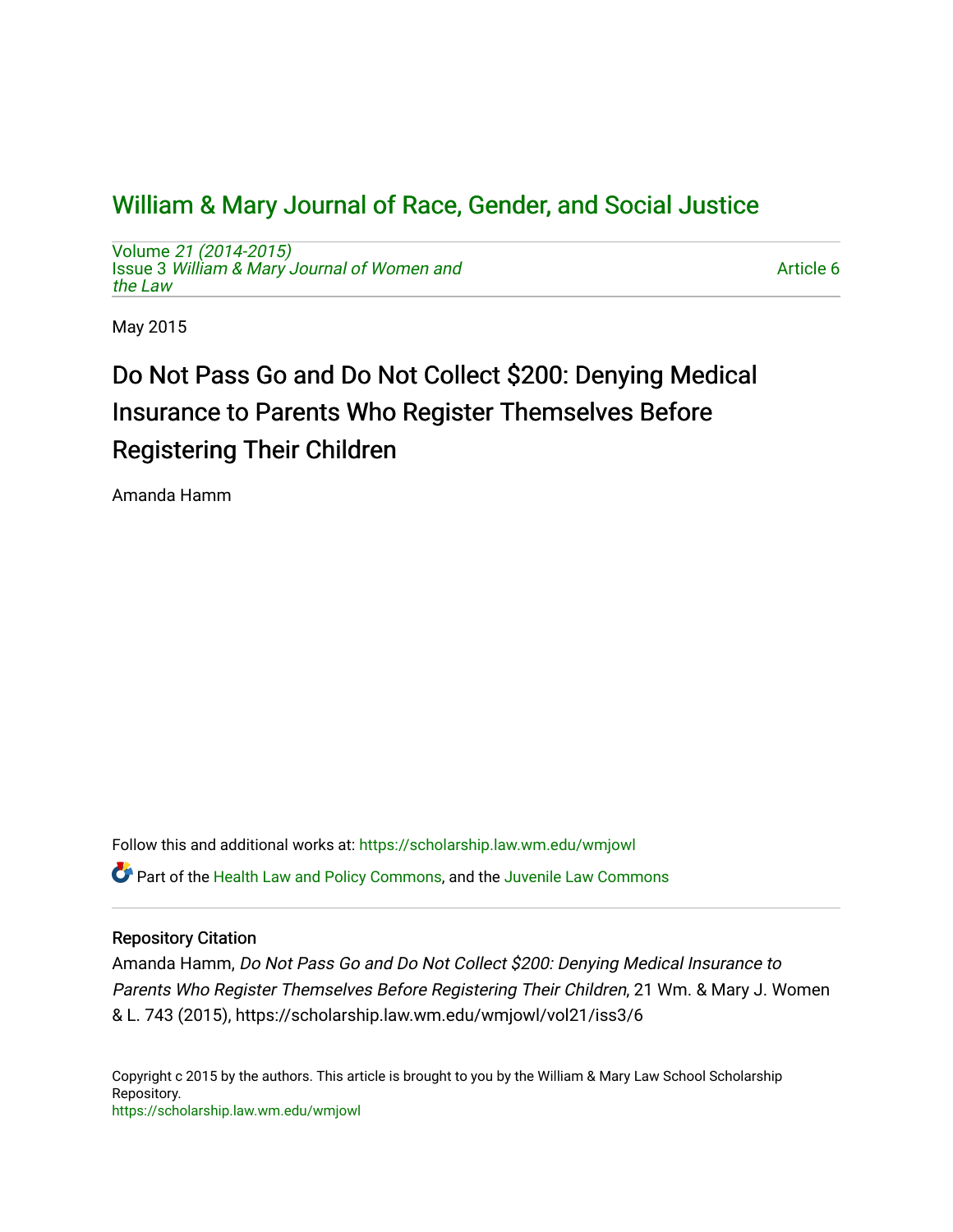## DO NOT PASS GO AND DO NOT COLLECT \$200: DENYING MEDICAL INSURANCE TO PARENTS WHO REGISTER THEMSELVES BEFORE REGISTERING THEIR CHILDREN

**INTRODUCTION** 

- I. OVERVIEW OF CHILDREN'S HEALTH INSURANCE IN THE UNITED STATES: MEDICAID, THE CHILDREN'S HEALTH IMPROVEMENT PROGRAM (CHIP), AND THE AFFORDABLE CARE ACT
- II. SECTION 1396A(K) MINIMUM COVERAGE FOR INDIVIDUALS WITH INCOME AT OR BELOW 133 PERCENT OF THE POVERTY LINE
- III. THE STATISTICS OF § 1396A(K)(3)
- IV. BENEFITS OF HAVING PARENTS WITH HEALTH INSURANCE
- V. ESTABLISHED METHODS TO INCREASE CHILD HEALTH INSURANCE COVERAGE

**CONCLUSION** 

### **INTRODUCTION**

Health care is a divisive issue in American society, but citizens and government agree the health of American children is a priority. As such, governments, non-profit organizations, and other groups are constantly improving the quality and quantity of health care provided to American children. It is therefore unsurprising that the enacting of the Affordable Care Act and the Patient Protection Act resulted in changes to federal and state provisions for child health care. These changes have continued the efforts to increase health insurance options for children. Beginning as early as the 1930s, the United States Government and the state governments created programs that provide public health insurance coverage to children, particularly those within the lower income brackets. These programs included first Medicaid,<sup>1</sup> and now the Children's Health Insurance Program, or  $CHIP<sup>2</sup>$  which have been successfully decreasing the number of children without health insurance for the last half century.

Studies show that children are more likely to develop normally, do better in school, and participate more in society if they have health insurance which caters to their specific preventative and treatment needs.3 However, not all efforts to increase child health insurance rates are equally beneficial. In particular, changes in policy that

<sup>1.</sup> Grants to States for Medical Assistance Programs, 42 U.S.C. § 1396 et. seq. (2010).

<sup>2.</sup> *Id.*

<sup>3.</sup> Kristine A. Lykens & Paul A. Jargowsky, *Medicaid Matters: Children's Health and Medicaid Eligibility Expansions*,21J.POL'Y AND ANALYSIS MGMT., no. 2, 2002, at 220–22.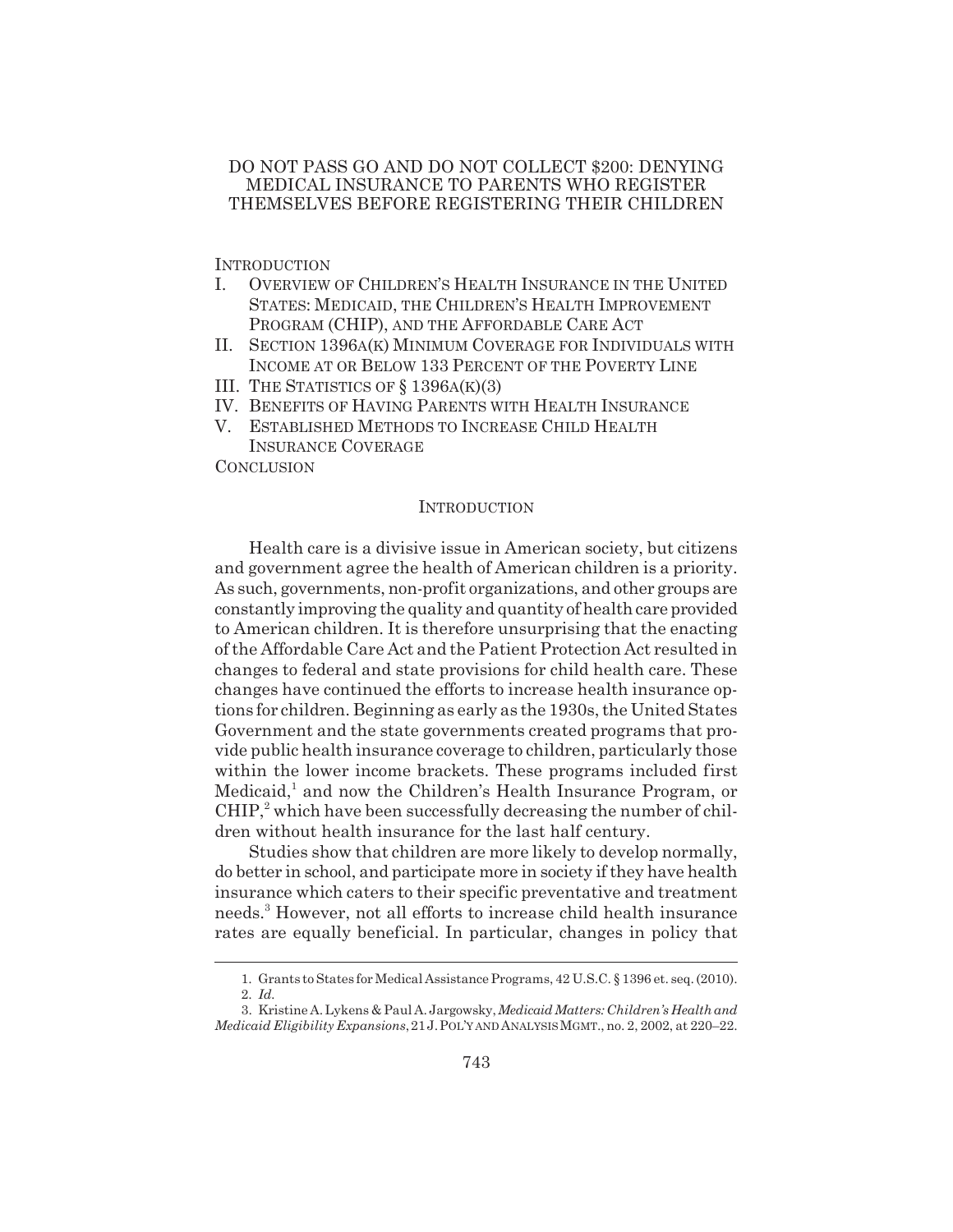burden parents cause a great deal of harm with little positive return. This Note examines one such policy found in a Medicaid eligibility requirement in the State plan section of the United States Code. Medicaid relies in part on State plans to implement recent health care reforms. The requirements, administration, and outcomes for such plans are found in § 1396a of the United States Code. Within the State plan regulations, there is a section entitled "Minimum coverage for individuals with income at or below 133 percent of the poverty line."4 While the first two subsections of this clause, § 1396a(k)(1) and § 1396a(k)(2) explain the individuals' eligibility for medical insurance coverage, § 1396a(k)(3) denies health insurance to otherwise eligible individuals who fail to register their children in a health insurance plan.<sup>5</sup>

At first glance, this policy seems acceptable, considering parents' duties to their children, the benefits to the child from having health insurance, and the fact that the individual will regain eligibility for coverage after the child is registered. However, this Note will prove this regulation does more harm than good. First, statistics show that families headed by single mothers are most likely to be affected by this clause.<sup>6</sup> This is a group society does not want to further disadvantage. Second, children benefit when their parents have health insurance. These benefits include: increased child health insurance coverage rates; increased access to child health services; and increased use of appropriate health care services.<sup>7</sup> Finally, studies suggest a variety of alternative methods to increase children's access to health care without burdening parents.<sup>8</sup> In fact, most of the suggested methods make accessing the health care system easier for parents.<sup>9</sup> Section 1396a(k)(3) implies that the benefits to children from increased health insurance coverage are greater than the burdens to their parents who are denied access to health insurance.<sup>10</sup> However, an objective analysis of relevant factors shows § 1396a(k)(3) burdens parents, adversely affects children, and may not even increase child health insurance rates.<sup>11</sup> Therefore, this Note concludes that  $\S 1396a(k)(3)$  requiring parents to register their children before they can be considered for medical coverage under Medicaid should be removed from the United States Code.

<sup>4. 42</sup> U.S.C. § 1396a(k).

<sup>5.</sup> *Id.*

<sup>6.</sup> *See infra* text and accompanying note 91.

<sup>7.</sup> *See infra* text and accompanying notes 102–10.

<sup>8.</sup> *See infra* text and accompanying notes 111–12.

<sup>9.</sup> *Id.*

<sup>10. 42</sup> U.S.C. § 1396a(k).

<sup>11.</sup> *Id.*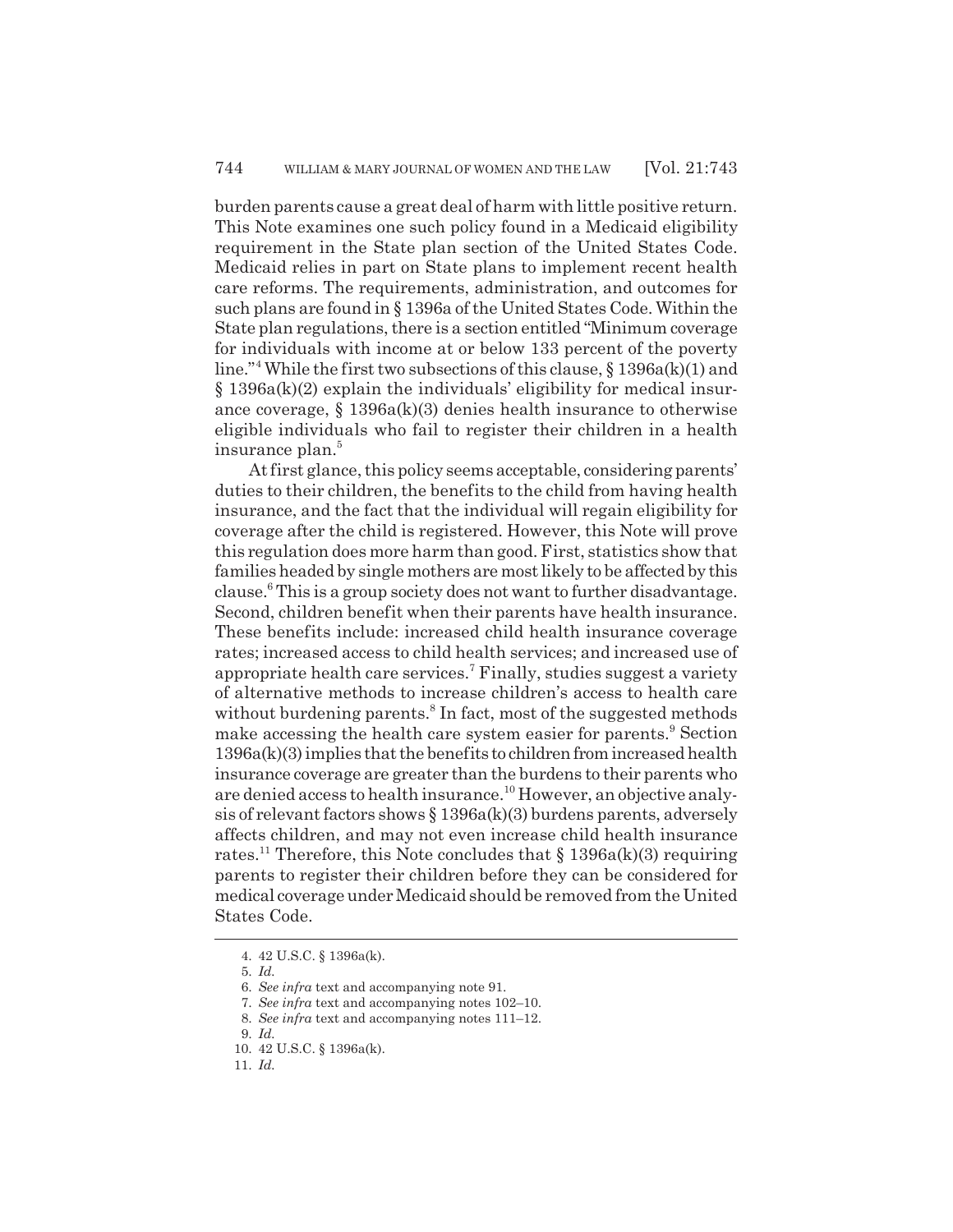## I. OVERVIEW OF CHILDREN'S HEALTH INSURANCE IN THE UNITED STATES: MEDICAID, THE CHILDREN'S HEALTH IMPROVEMENT PROGRAM (CHIP), AND THE AFFORDABLE CARE ACT

The benefits of providing children with basic health services are well documented.12 Most children experience illness or injury at some point in their lives, and in between those episodes, even healthy children need immunizations, preventative care, and vision and hearing tests. These basic medical services greatly improve a child's ability to stay healthy, succeed in school, and participate in beneficial after school activities, as many of these programs require medical checkups before a child can join. The earliest and most basic measures of child health care are infant and child mortality rates.<sup>13</sup> In the 1990s, researchers added to these traditional methods additional health measures particularized to healthy child development, such as the number of days a child is absent from school, "school loss days," and the number of days a child is restricted from too much activity, "restricted activity days."14 Today, research continues to explore how child health care needs differ from adult needs, and how those needs should be measured and met.15 However, what has always been clear, is that children with access to health care services are healthier and that a child without health insurance is far more likely to have unmet health care needs than a child with health insurance.16 Additional studies have shown that insured children are more likely to have access to primary care services than uninsured children.<sup>17</sup> The children least likely to have health insurance come from low-income families, as demonstrated by the statistics in Table 1. Considering that Table 1 considers only those children at or below the federal poverty line, it is highly possible that if the children were grouped according to children with income at or below 133% of the poverty line—the level

<sup>12.</sup> *See* Lykens & Jargowsky, *supra* note 3, at 222.

<sup>13.</sup> *Id.* at 220.

<sup>14.</sup> *Id.* at 222.

<sup>15.</sup> KAISER COMM'N ON MEDICAID AND THE UNINSURED, *Key Facts About Americans Without Health Insurance*, 11 (2012), http://kaiserfamilyfoundation.files.wordpress.com /2013/01/7451-08.pdf, *archived at* http://perma.cc/8AEB-5P2Q ("Uninsured children are significantly more likely to lack a usual source of care, to delay care, or to have unmet medical needs than children with insurance.").

<sup>16.</sup> Cindy Mann, Diane Rowland, & Rachel Garfield, *Historical Overview of Children's Health Care Coverage*, 13 PACKARD J. ON THE FUTURE OF CHILD,no. 1, 2003, at 32, *available at* http://ccf.georgetown.edu/wp-content/uploads/2012/03/uninsured\_historical-overview .pdf, *archived at* http://perma.cc/26F6-PF5S.

<sup>17.</sup> *See* Paul W. Newacheck, Jeffrey J. Stoddard, Dana Hughes, & Michelle Pearl, *Health Insurance and Access to Primary Care for Children*, 338 NEW ENG. J. MED., no. 8, 1998, at 513–18.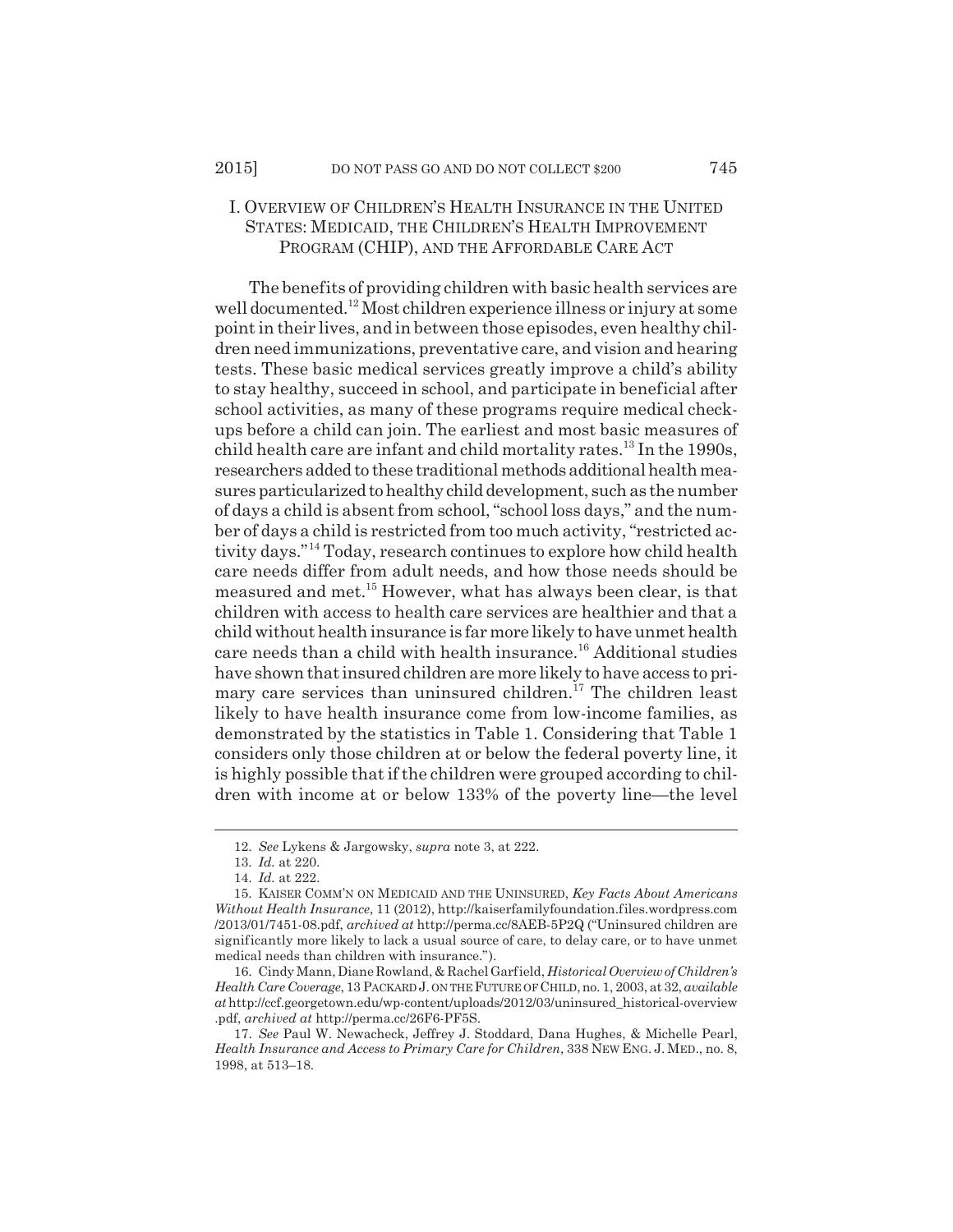identified in § 1396a(k)—there would be an even larger percentage of the uninsured children within the lower income bracket.

TABLE 1. DISTRIBUTION OF CHILDREN WHO ARE UNINSURED DIVIDED BY INCOME LEVEL

| <b>Children Grouped by</b><br>Income Level <sup>18</sup> | <b>Percentage Uninsured</b>                               |
|----------------------------------------------------------|-----------------------------------------------------------|
| All children                                             | 8.9% of children of all incomes                           |
| Children in poverty                                      | 12.9% of children living at or below<br>the poverty level |
| Children not in poverty                                  | 7.7% of children living above the<br>poverty level        |

Because child health insurance improves child health, the United States Government has a long history of providing public health insurance for children.<sup>19</sup> These efforts are closely linked with cash assistance programs designed to support low-income families, and began with the 1935 Social Security Act, which allowed states to provide families receiving welfare with additional funds for medical costs.<sup>20</sup> The 1950 amendments to the Social Security Act allowed states to give medical care providers reimbursement for medical care provided to families on welfare.<sup>21</sup> However, it was the 1965 enactment of Title XIX of the Social Security Act, better known as Medicaid, that increased health insurance coverage for low-income families.<sup>22</sup> Medicaid is a joint federal-state program, where states administer the health care programs and determine specific eligibility and benefits, while the federal government provides matching funds and broad, mandatory guidelines for coverage.<sup>23</sup> States can choose to participate in Medicaid, while also having the flexibility to expand benefits and eligibility beyond the federal minimum requirements.<sup>24</sup> In 1965, most families who qualified in states with Medicaid, were single-parent households

<sup>18.</sup> FIGURE 11. UNINSURED CHILDREN BY POVERTY STATUS, HOUSEHOLD INCOME, AGE, RACE AND HISPANIC ORIGIN, AND NATIVITY:2012, http://www.census.gov/hhes/www/hlthins /data/incpovhlth/2012/figure11.pdf, *archived at* http://perma.cc/5XTS-CTEL.

<sup>19.</sup> Mann, Rowland, & Garfield, *supra* note 16, at 33.

<sup>20.</sup> *Id.*

<sup>21.</sup> *Id.* at 32.

<sup>22.</sup> *Id.*

<sup>23.</sup> *Id.* at 32–33.

<sup>24.</sup> *Id.*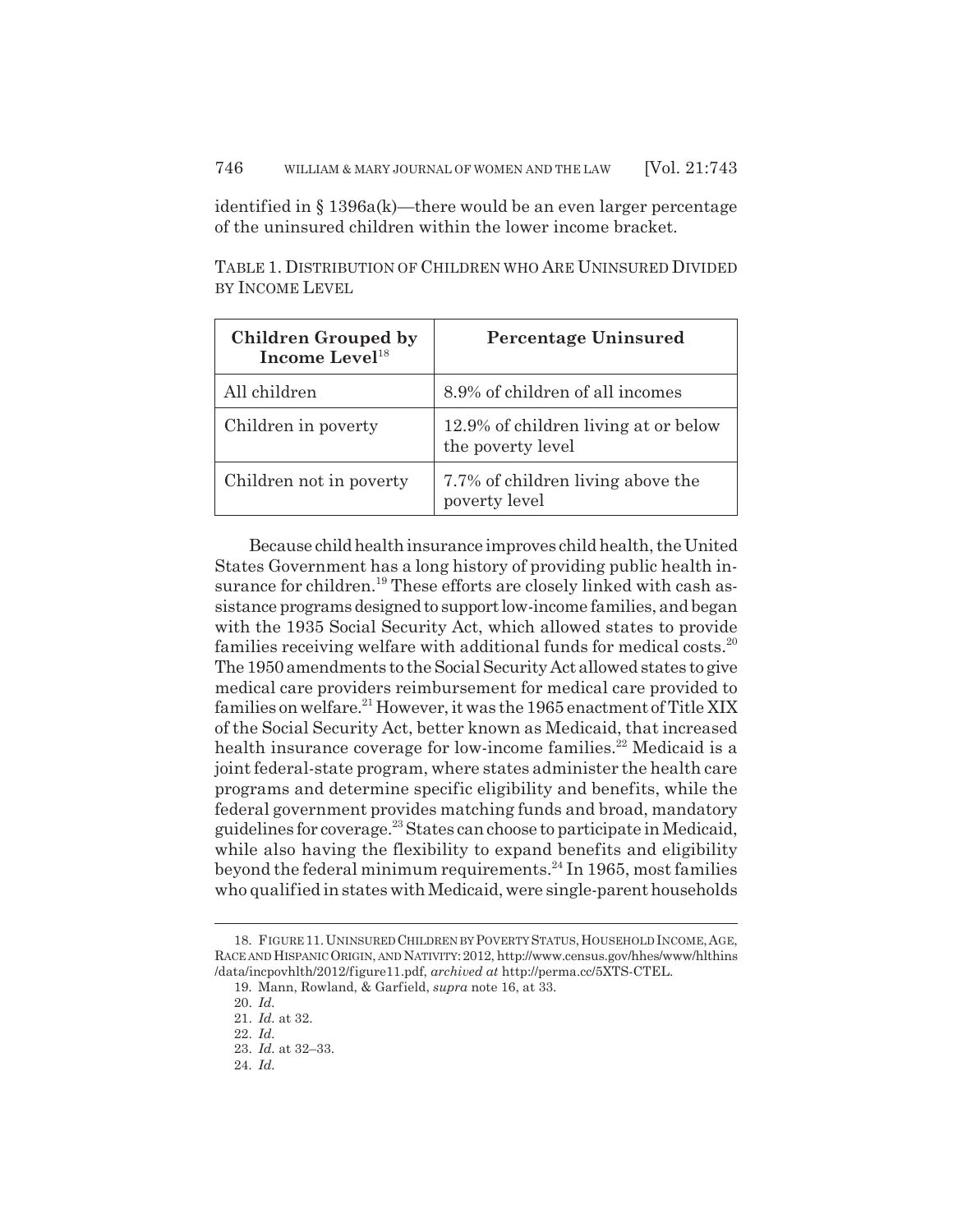with very little income.<sup>25</sup> Amendments to Medicaid in 1967 allowed states to base Medicaid eligibility for children on family income, though most retained the welfare status formula.<sup>26</sup> The 1982 amendments ended cost sharing for children, which meant families could get health care for their children at no cost.<sup>27</sup> Despite these progressive changes, child enrollment in Medicaid slowed during the mid-1970s to 1990, because most eligibility requirements were still based on welfare status, which was becoming more and more difficult to acquire.28 Congress reacted to this in 1989 and 1990, by changing Medicaid so that first pregnant women and children under the age of six, and then children under the age of eighteen, could qualify for Medicaid based solely on family income.<sup>29</sup>

While Congress attempted and failed to pass comprehensive health care reform in the mid-1990s, it did increase public health coverage for children.30 However, disagreement between those who wanted to extend Medicaid eligibility and those who wanted a federal block grant which gave the states complete control resulted in an entirely new program known as the State Children's Health Insurance Program (CHIP).<sup>31</sup> Enacted in 1997, CHIP assists states in providing health insurance coverage to children whose family incomes are above Medicaid eligibility.<sup>32</sup> Given 40 billion dollars over a period of ten years, CHIP requires states to contribute to the program costs but provides a 30% higher match rate than the federal government provides for Medicaid.<sup>33</sup> States could choose to use the funds provided by CHIP to either expand Medicaid, create their own separate child health insurance program, or some combination of the two.<sup>34</sup> Despite this flexibility, CHIP requires all states to cover a "specified level of services" and limit any co-pays or similar payments beneficiaries

32. *Id.*

33. *Id.* This perhaps shows the government's bias for children's health over adults within the lower income brackets, considering Medicaid covers children and adults, while CHIP covers only children.

34. *Id.* ("As of July 2002, 16 states had elected to develop separate SCHIP programs with no Medicaid expansion, 16 states . . . relied on Medicaid to expand coverage, and 19 states used a combination approach.").

<sup>25.</sup> Mann, Rowland, & Garfield, *supra* note 16, at 33.

<sup>26.</sup> *Id.* at 33, 36.

<sup>27.</sup> *Id.*

<sup>28.</sup> *Id.* at 36.

<sup>29.</sup> *Id.*

<sup>30.</sup> *Id.* at 38.

<sup>31.</sup> Mann, Rowland, & Garfield, *supra* note 16, at 38. It should be noted that the literature refers to the program as both the Children's Health Insurance Program (CHIP) and the State Children's Health Insurance Program (SCHIP), because the program was originally known as SCHIP but has since been shortened to CHIP. This Note uses the CHIP title only for convenience.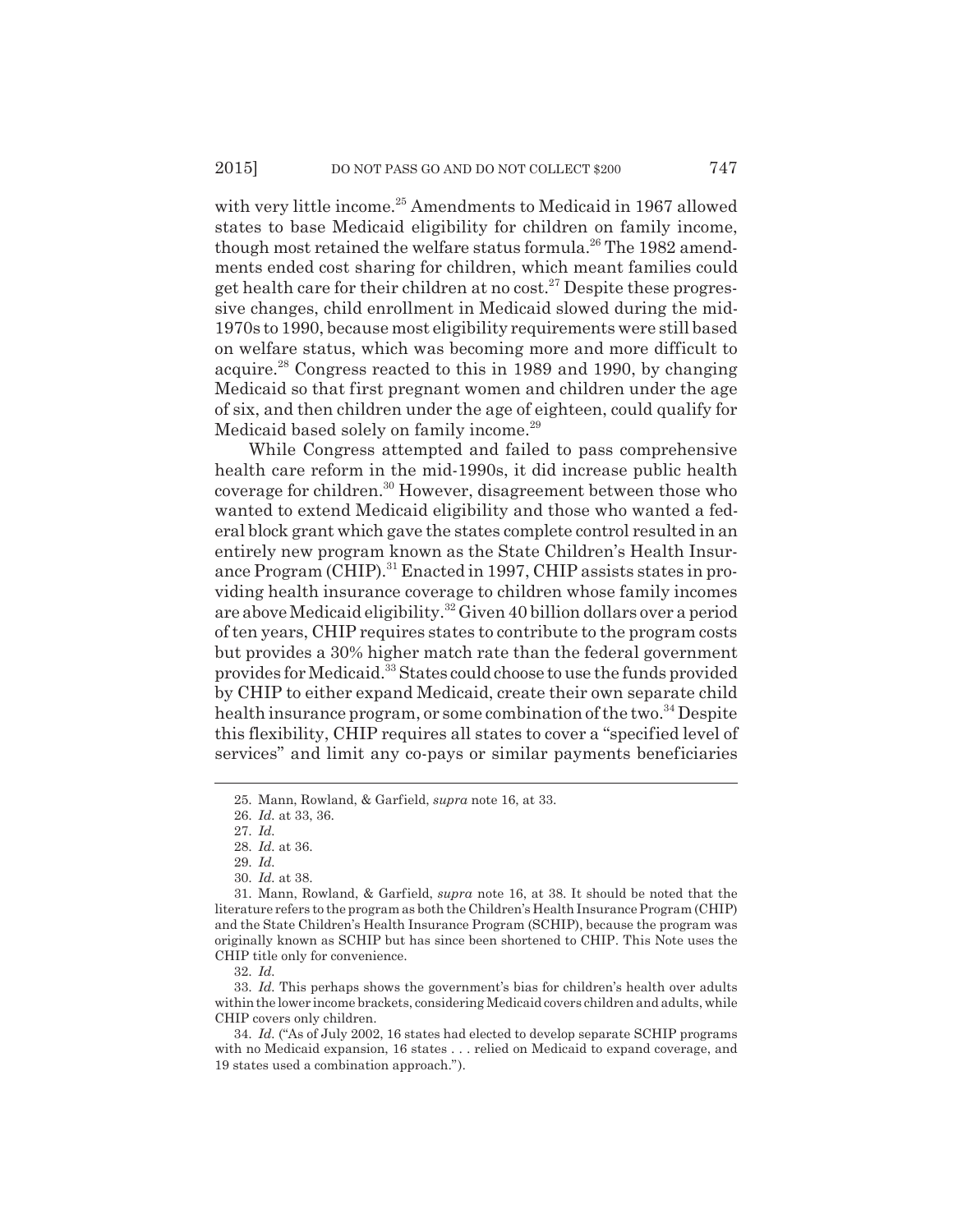might have to pay.35 However, there were potential significant drawbacks to the federal block grant type funding provided for CHIP. Because the program does not have open-ended federal funding, states with separate programs may cap or freeze enrollment at any time if there is a need to limit costs, while states with Medicaid expansions can rollback or eliminate their expansions at any time.<sup>36</sup> Thankfully, CHIP was enacted during a boom in the United States' economy, and as such, within the first two years of the program, all fifty states had expanded coverage for children.<sup>37</sup> By 2000, Medicaid covered 21 million children, while CHIP provided an additional three million children with coverage.<sup>38</sup> The combined total of 24 million children covered meant that by 2000, 41% of children from low-income families were covered by one of the two programs.<sup>39</sup>

In 2007, CHIP's ten-year authorization ended, but President Bush and Congress were unable to agree on reauthorization terms and simply extended the program through March 2009.<sup>40</sup> However, on August 17, 2007 a Directive was sent to state officials which "imposed conditions on states and limited their options to provide coverage to uninsured children."41 In February 2009, Congress passed the Children's Health Insurance Program Reauthorization Act, which informed states that the August 17 Directive restrictions had been lifted.42 The next year, on March 30th, President Obama signed the Patient Protection and Affordable Care Act, which extended federal funding for CHIP through September 30, 2015.<sup>43</sup> It also expanded Medicaid coverage for children up to 133% of the federal poverty level.44 A new condition of receiving federal Medicaid funding was included, which forbade states from reducing their income eligibility

<sup>35.</sup> *Id.* at 39.

<sup>36.</sup> *Id.* (Separate SCHIP programs/combination programs may also rollback or eliminate any expansions of coverage at any time. However, only separate programs may change enrollment, as any program with Medicaid ties may not cap or freeze enrollment by law.).

<sup>37.</sup> Mann, Rowland, & Garfield, *supra* note 16, at 39.

<sup>38.</sup> *Id.*

<sup>39.</sup> *Id.*

<sup>40.</sup> *Children's Health Insurance Program*, NAT'L CONFERENCE OF STATE LEGISLATURES (2014) http://www.ncsl.org/research/health/childrens-health-insurance-program-overview .aspx, *archived at* http://perma.cc/N6F8-XNZ2.

<sup>41.</sup> *Id.*

<sup>42.</sup> *Id.* It is at this time that the State Child Insurance Program was renamed the Child Health Insurance Program.

<sup>43.</sup> *Id.*

<sup>44.</sup> *Summary of Medicaid, CHIP, and Low-Income Provisions in Health Care Reform*, GEORGETOWN U. HEALTH POL'Y. INST. CTR. FOR CHILD. FAM. 3 (Apr. 2010), *available at* http://ccp.georgetown.edu/wp-content/uploads/2012/03Health-reform-summary.pdf, *archived at* http://perma.cc/BW6S-RHGX [hereinafter *Summary of Medicaid*].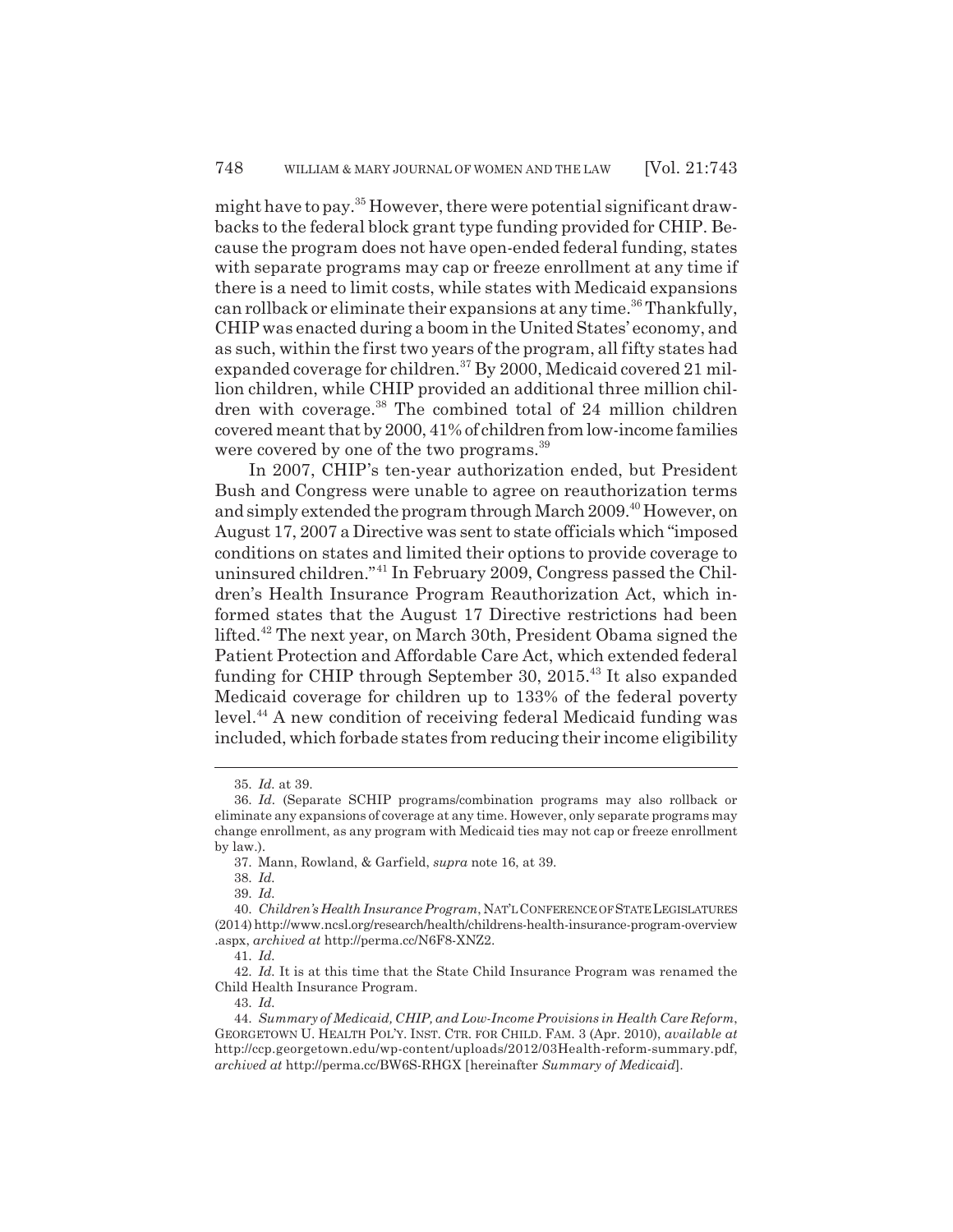levels for Medicaid or CHIP from what they were as of March 23, 2010.45 Though CHIP is federally funded only through September 2015, it is maintained until 2019 with states allowed to provide coverage for children through a separate program if CHIP funding runs out.46 From October 1, 2015 until the fiscal end of 2016, states will receive a 23% increase in their federal match rates, and 40 million dollars in additional funding for enrollment and renewal activities have been provided through 2015.<sup>47</sup> Finally, Medicaid coverage now extends to foster children up to the age of twenty-six, and children of state employees who meet the income requirements are eligible for CHIP.48 As of the publication of this Note, twenty-eight states have accepted the Medicaid expansion offered by the Affordable Care Act and thus must meet the requirements outlined in the previous paragraphs, while an additional four states are considering accepting the expansion.<sup>49</sup>

Between the original Medicaid requirements, CHIP requirements, and the states with Medicaid expansion requirements, government efforts have resulted in an increasing number of children receiving health insurance coverage and in certain areas of the country, child health insurance coverage rates are approaching  $100\%$ .<sup>50</sup> Tables 2–5 contain statistics that provide an overview of current child health insurance rates across the fifty states. Table 2 depicts the rates of eligible children's participation in either Medicaid, CHIP, or a combination program by state in  $2011$ .<sup>51</sup> The nation has an average rate of 87.2% participation of eligible children in either Medicaid, CHIP

<sup>45.</sup> *Id.*

<sup>46.</sup> *Id.* As most states have voluntarily expanded their eligibility levels under Medicaid or CHIP up to 200 percent of the federal poverty level, these states could reduce their income eligibility levels a great deal and still meet the federal eligibility level requirements of 133 percent of the federal poverty level, which may explain President Obama's inclusion of the condition to maintain previous state eligibility levels.

<sup>47.</sup> *Id.*

<sup>48.</sup> *Id.*

<sup>49.</sup> *Where the States Stand on Medicaid Expansion*, THE ADVISORY BOARD CO. (Feb. 15, 2015, 5:03 PM), http://www.advisory.com/Daily-Briefing/Resources/Primers/MedicaidMap, *archived at* http://perma.cc/U45J-C3QQ.

<sup>50.</sup> *See infra* Tables 2–5.

<sup>51.</sup> *See infra* Table 2. The information in Tables 2–4 come from the years of 2008, 2009, 2010, and 2011; while Table 5 has data from 2013. See GEORGETOWN U. HEALTH POL'Y INST. CTR. FOR CHILD. & FAM., ELIGIBILITY LEVELS IN MEDICAID AND CHIP, CHILDREN, PREGNANT WOMEN, PARENTS, AND CHILDLESS ADULTS  $1-2$  (2013) [hereinafter GEORGETOWN U., ELIGIBILITY LEVELS]; Genevieve M. Kenney, Nathaniel Anderson, & Victoria Lynch, *Medicaid/CHIP Participation Rates Among Children: An Update*, TIMELY ANALYSIS IMMEDIATE HEALTH POL'Y ISSUES (Robert Wood Johnson Found.), Sept. 2013, at 2–3 [hereinafter Kenney et al., *Participation Rates*]; *Where the States Stand on Medicaid Expansion*, *supra* note 49. This is due to what data was available and could be used to form a coherent view of current child health coverage trends. *See id.*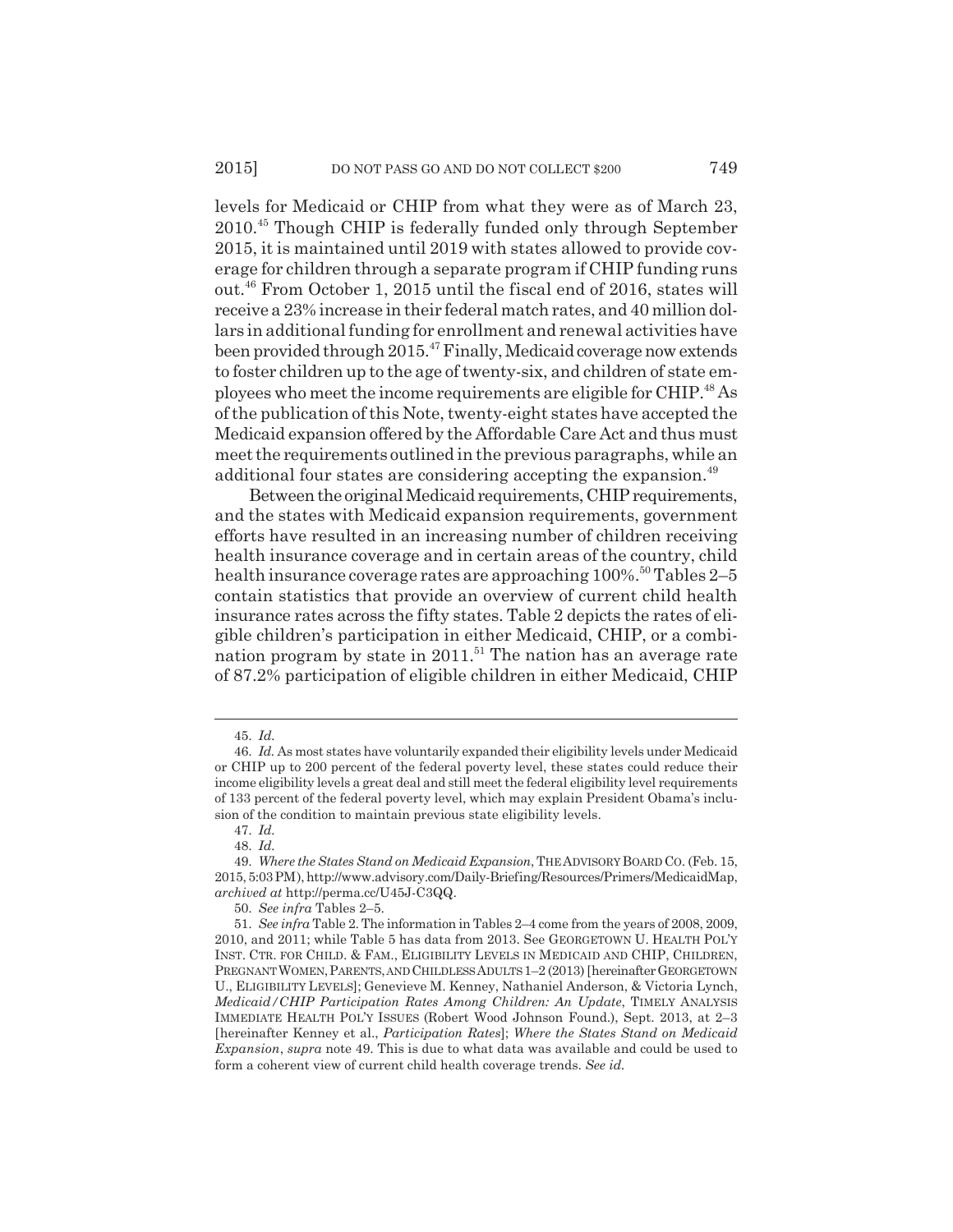or a combination program.52 Table 3 shows how the national rates of participation of eligible children in Medicaid, CHIP, or a combination program increased almost 6% from 2008 to 2011.53 Table 4 provides the same data, but in a different format and concludes that almost one million eligible children received health insurance from 2008 to  $2011$ .<sup>54</sup> Finally, Table 5 contains each state's current eligibility levels for children based on the federal poverty level, along with whether that state is involved in the Medicaid expansion.<sup>55</sup>

| $\textbf{State}^{57}$   | Percentage | <b>State</b>      | Percentage |
|-------------------------|------------|-------------------|------------|
| Vermont                 | 96.7%      | Virginia          | 88.1%      |
| Massachusetts           | 96.1%      | Ohio              | 87.8%      |
| Connecticut             | 94.7%      | New Jersey        | 87.7%      |
| District of<br>Columbia | 94.3%      | Oregon            | 87.6%      |
| Illinois                | 93.9%      | South<br>Dakota   | 87.6%      |
| Arkansas                | 93.6%      | California        | 87.0%      |
| Michigan                | 93.0%      | Missouri          | 86.5%      |
| Delaware                | 92.8%      | Kansas            | 86.4%      |
| Maine                   | 92.3%      | South<br>Carolina | 86.0%      |
| Rhode Island            | 91.8%      | Nebraska          | 85.5%      |
| New York                | 91.7%      | Idaho             | 85.1%      |
| New Hampshire           | 91.6%      | Oklahoma          | 84.8%      |

TABLE 2: CHILDREN'S MEDICAID/CHIP PARTICIPATION RATES BY STATE, 2011<sup>56</sup>

56. Kenney, et al., *Participation Rates*, *supra* note 51, at 2.

<sup>52.</sup> Kenney et al., *Participation Rates*, *supra* note 51, at 2 (Exhibit 1: Children's Medicaid/CHIP Participation Rates by State, 2011).

<sup>53.</sup> *See infra* Table 3.

<sup>54.</sup> *See infra* Table 4.

<sup>55.</sup> *See infra* Table 5.

<sup>57.</sup> States are listed from highest to lowest participation rates.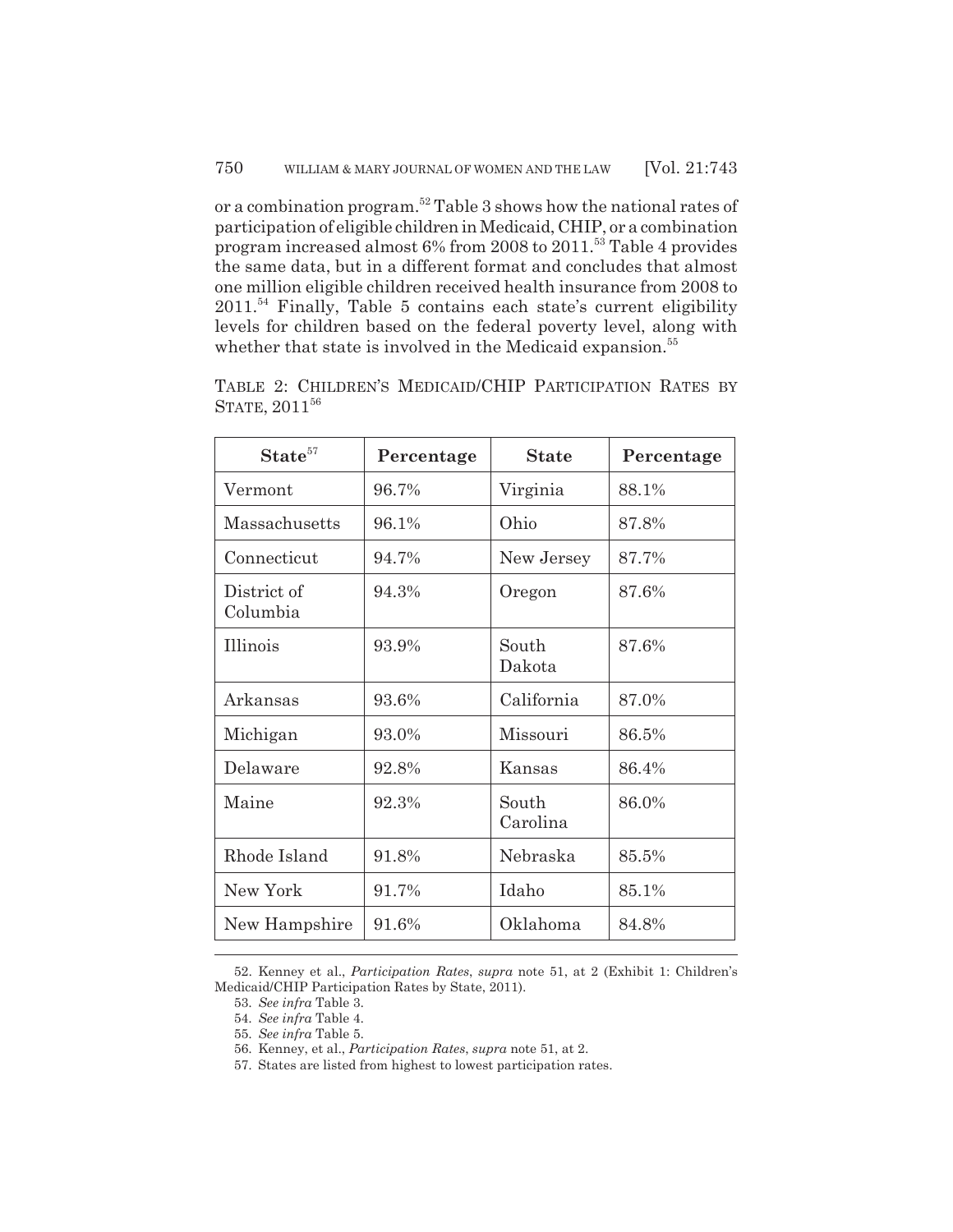| <b>State</b>   | Percentage | <b>State</b>     | Percentage |
|----------------|------------|------------------|------------|
| Louisiana      | 91.1%      | Minnesota        | 84.5%      |
| Alabama        | 91.1%      | Georgia          | 84.0%      |
| Tennessee      | 90.4%      | Florida          | 83.4%      |
| West Virginia  | 90.3%      | North.<br>Dakota | 83.3%      |
| Wisconsin      | 90.3%      | Indiana          | 83.0%      |
| Maryland       | 90.3%      | Texas            | 82.0%      |
| Kentucky       | 90.2%      | Wyoming          | 81.5%      |
| New Mexico     | 90.0%      | Colorado         | 81.3%      |
| Hawaii         | 89.9%      | Arizona          | 80.0%      |
| Mississippi    | 89.5%      | Alaska           | 77.0%      |
| Washington     | 88.9%      | Montana          | 73.7%      |
| Pennsylvania   | 88.5%      | Utah             | 73.1%      |
| Iowa           | 88.4%      | Nevada           | 69.8%      |
| North Carolina | 88.4%      |                  |            |

TABLE 3: CHILDREN'S MEDICAID/SCHIP PARTICIPATION RATES FOR THE NATION, 2008-2011<sup>58</sup>

| Year | Percentage | Increase in Participation Rates <sup>59</sup> |
|------|------------|-----------------------------------------------|
| 2008 | 81.7%      | N/A                                           |
| 2009 | 84.3%      | 3.2%                                          |
| 2010 | 85.8%      | 1.8%                                          |
| 2011 | 87.2%      | 1.6%                                          |

58. Kenney et al., *Participation Rates*, *supra* note 51, at 2 (Exhibit 3).

59. Increase in participation rates calculated by author.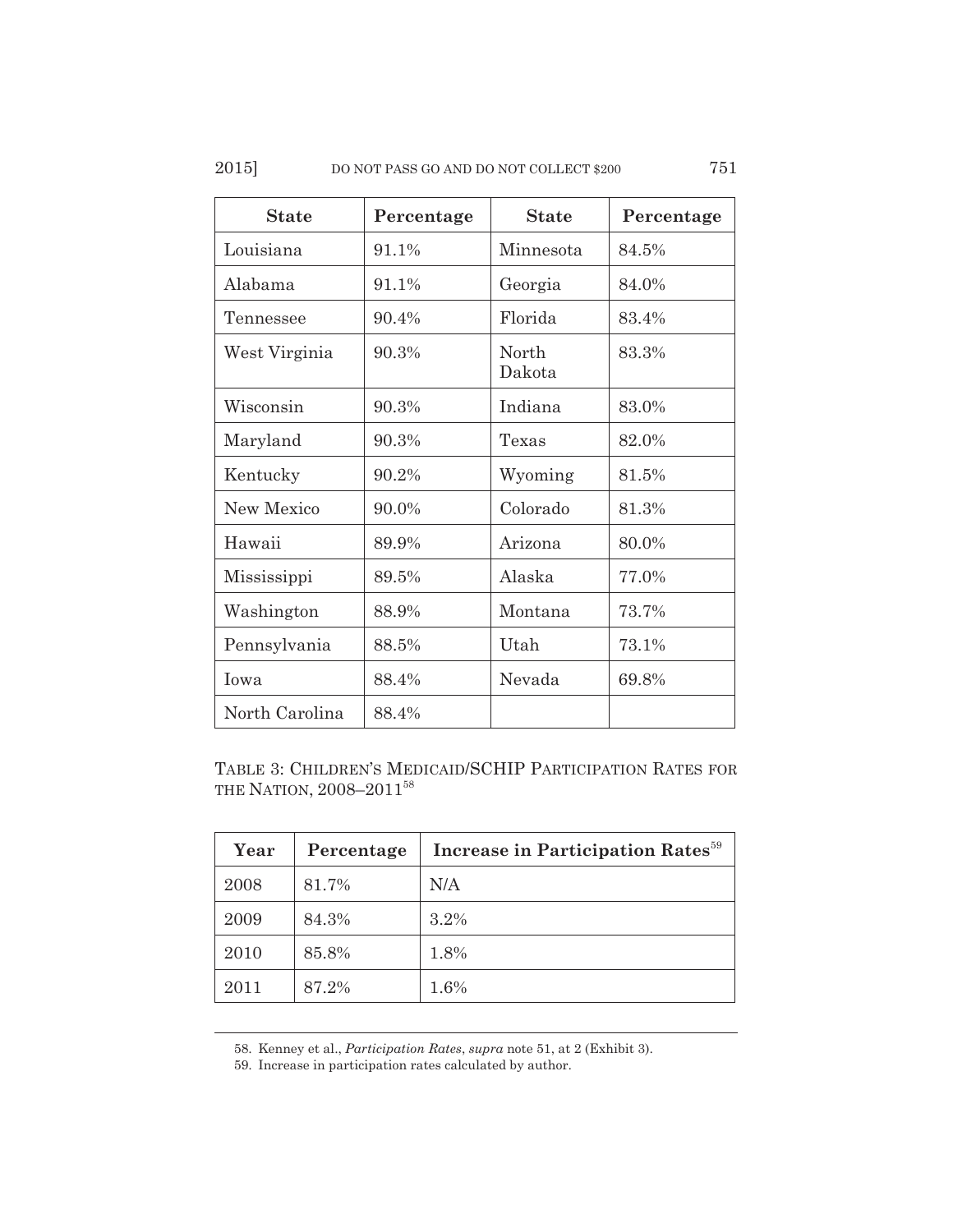TABLE 4: NUMBER OF ELIGIBLE-BUT-UNINSURED CHILDREN FOR THE NATION, 2008–2011 (NUMBERS IN MILLIONS)<sup>60</sup>

| Year | <b>Number</b> | Increase in Eligible Children Insured <sup>61</sup> |
|------|---------------|-----------------------------------------------------|
| 2008 | 4.9           | N/A                                                 |
| 2009 | 4.6           | 300,000                                             |
| 2010 | 4.4           | 200,000                                             |
| 2011 | 4.0           | 400,000                                             |

TABLE 5. ELIGIBILITY LEVELS IN MEDICAID BY AGE AND MEDICAID EXPANSION ACCEPTANCE<sup>62</sup>

| <b>State</b> | Ages<br>$0 - 1$ | Ages<br>$1 - 5$ | Ages<br>$6 - 19$ | Accepted<br><b>Expansion</b><br>(Yes/No/<br>$\mathbf{Maybe})$ <sup>63</sup> |
|--------------|-----------------|-----------------|------------------|-----------------------------------------------------------------------------|
| Alabama      | 133%            | 133%            | 100%             | N <sub>0</sub>                                                              |
| Alaska       | 175%            | 175%            | 175%             | N <sub>0</sub>                                                              |
| Arizona      | 140%            | 133%            | 100%             | $Yes^{64}$                                                                  |
| Arkansas     | 200%            | 200%            | 200%             | Yes                                                                         |
| California   | 200%            | 133%            | 100%             | Yes                                                                         |
| Colorado     | 133%            | 133%            | 133%             | Yes                                                                         |
| Connecticut  | 185%            | 185%            | 185%             | Yes                                                                         |

<sup>60.</sup> Kenney et al., *Participation Rates*, *supra* note 51, at 2 (Exhibit 4).

<sup>61.</sup> Increase in number of children insured calculated by author.

<sup>62.</sup> GEORGETOWN U., ELIGIBILITY LEVELS, *supra* note 51, at 1–2; *Where the States Stand on Medicaid Expansion*, *supra* note 49.

<sup>63.</sup> *Where the States Stand on Medicaid Expansion*, *supra* note 49.

<sup>64.</sup> Some of the states that have accepted the expansion do not yet have rates that meet federal requirements, considering these rates were updated on July 23, 2013, and states who have accepted the expansion do not have to fulfill the new eligibility requirements until January 1, 2014.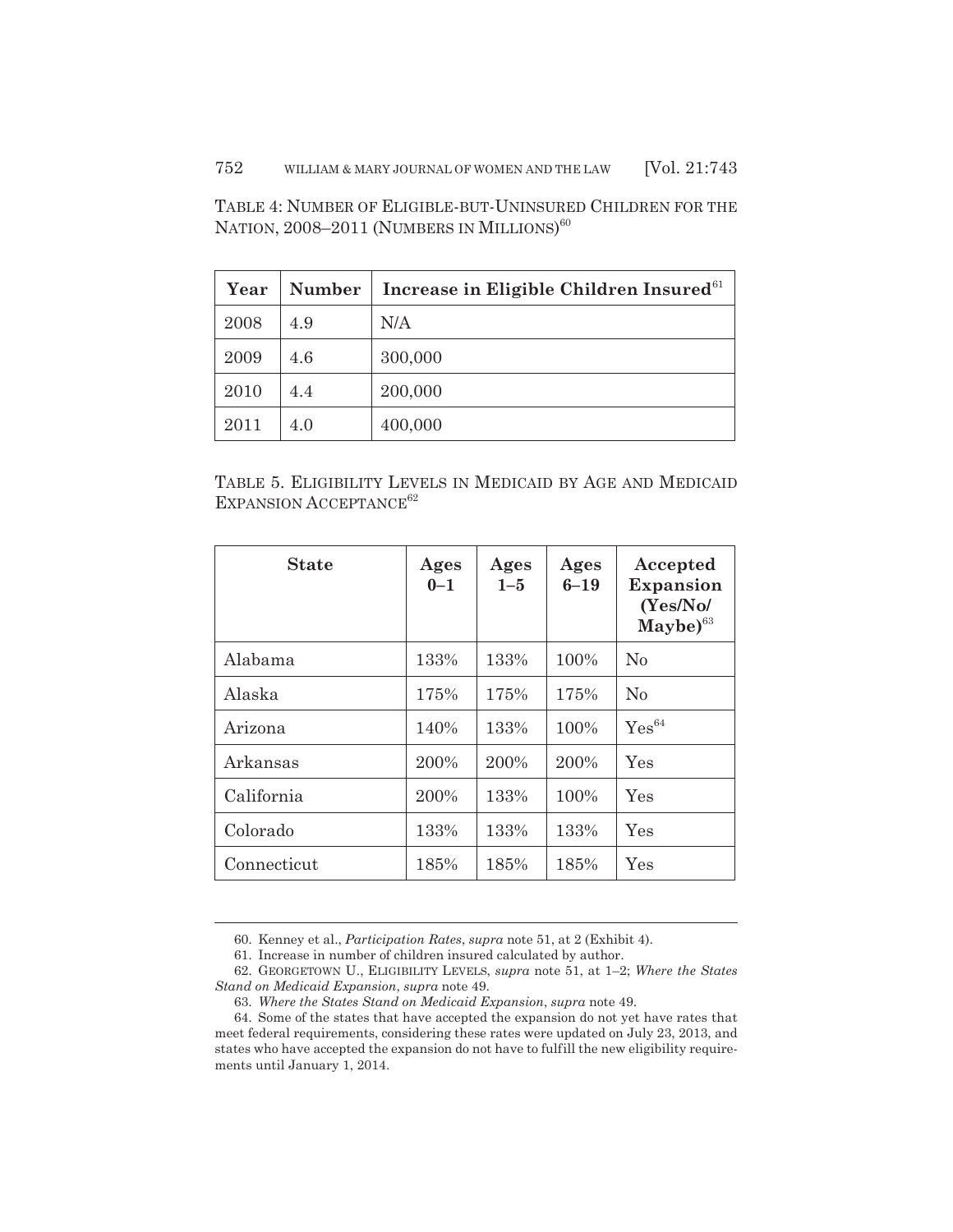| <b>State</b>         | Ages<br>$0 - 1$ | Ages<br>$1 - 5$ | Ages<br>$6 - 19$ | Accepted<br>Expansion<br>(Yes/No/<br>Maybe) |
|----------------------|-----------------|-----------------|------------------|---------------------------------------------|
| Delaware             | 200%            | 133%            | 100%             | Yes                                         |
| District of Columbia | 300%            | 300%            | 300%             | Yes                                         |
| Florida              | 200%            | 133%            | 100%             | No                                          |
| Georgia              | 185%            | 133%            | 100%             | N <sub>0</sub>                              |
| Hawaii               | 300%            | 300%            | 300%             | Yes                                         |
| Idaho                | 133%            | 133%            | 133%             | No                                          |
| Illinois             | 200%            | 133%            | 133%             | Yes                                         |
| Indiana              | 200%            | 150%            | 150%             | Yes                                         |
| Iowa                 | 300%            | 133%            | 133%             | Yes                                         |
| Kansas               | 150%            | 133%            | 100%             | N <sub>0</sub>                              |
| Kentucky             | 185%            | 150%            | 150%             | Yes                                         |
| Louisiana            | 200%            | 200%            | 200%             | $\rm No$                                    |
| Maine                | 185%            | 150%            | 150%             | No                                          |
| Maryland             | 300%            | 300%            | 300%             | Yes                                         |
| Massachusetts        | 200%            | 150%            | 150%             | Yes                                         |
| Michigan             | 185%            | 150%            | 150%             | Yes                                         |
| Minnesota            | 280%            | 275%            | 275%             | Yes                                         |
| Mississippi          | 185%            | 133%            | 100%             | N <sub>0</sub>                              |
| Missouri             | 185%            | 150%            | 150%             | No                                          |
| Montana              | 133%            | 133%            | 133%             | N <sub>0</sub>                              |
| Nebraska             | 200%            | 200%            | 200%             | No                                          |
| Nevada               | 133%            | 133%            | 100%             | Yes                                         |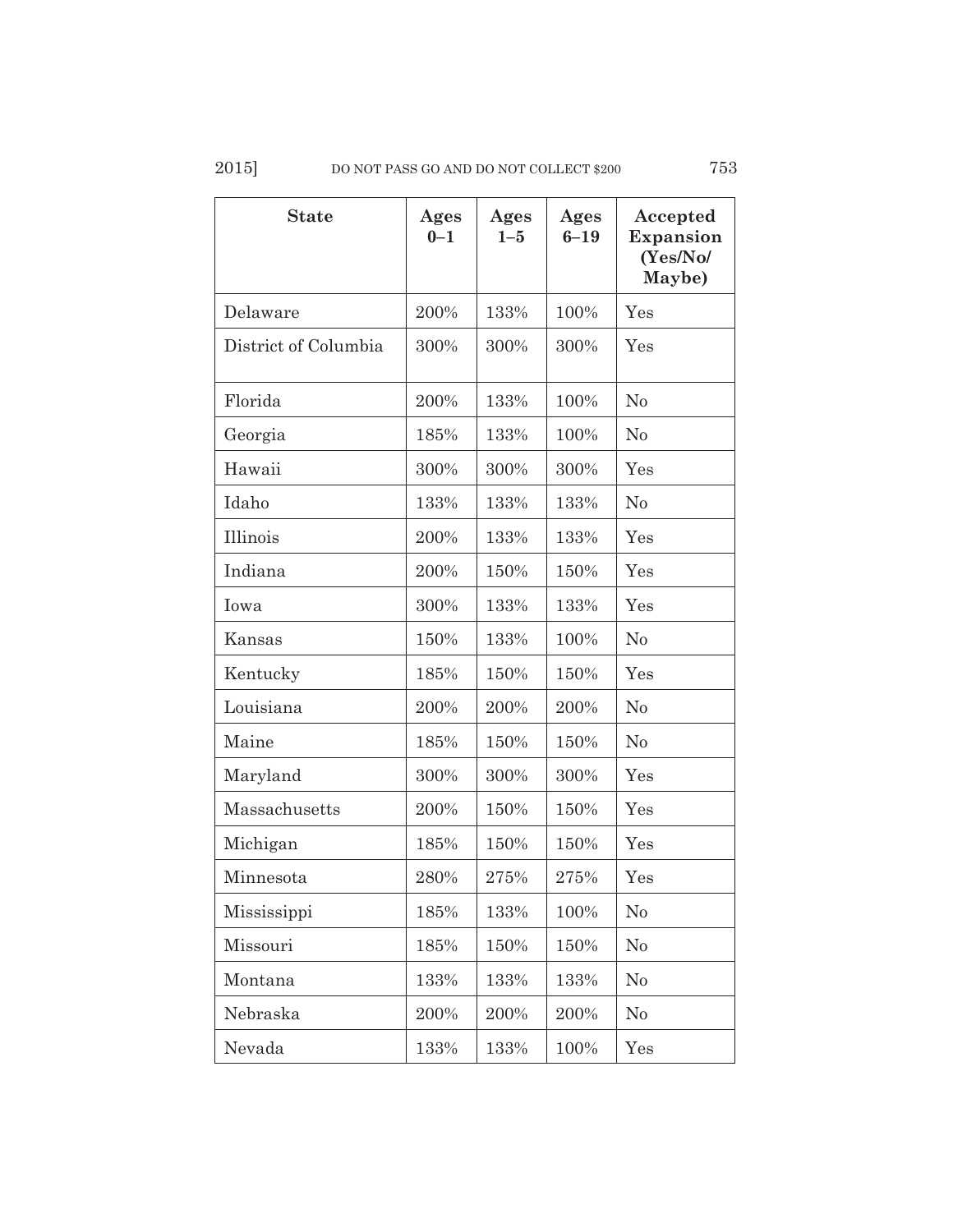| <b>State</b>   | Ages<br>$0 - 1$ | Ages<br>$1 - 5$ | Ages<br>$6 - 19$ | Accepted<br><b>Expansion</b><br>(Yes/No/<br>Maybe) |
|----------------|-----------------|-----------------|------------------|----------------------------------------------------|
| New Hampshire  | 300%            | 300%            | 300%             | Yes                                                |
| New Jersey     | 200%            | 133%            | 133%             | Yes                                                |
| New Mexico     | 235%            | 235%            | 235%             | Yes                                                |
| New York       | 200%            | 133%            | 133%             | Yes                                                |
| North Carolina | 200%            | 200%            | 100%             | No                                                 |
| North Dakota   | 133%            | 133%            | 100%             | Yes                                                |
| Ohio           | 200%            | 200%            | 200%             | Yes                                                |
| Oklahoma       | 185%            | 185%            | 185%             | No                                                 |
| Oregon         | 133%            | 133%            | 100%             | Yes                                                |
| Pennsylvania   | 185%            | 133%            | 100%             | Yes                                                |
| Rhode Island   | 250%            | 250%            | 250%             | Yes                                                |
| South Carolina | 200%            | 200%            | 200%             | No                                                 |
| South Dakota   | 140%            | 140%            | 140%             | N <sub>0</sub>                                     |
| Tennessee      | 185%            | 133%            | 100%             | Maybe                                              |
| Texas          | 185%            | 133%            | 100%             | N <sub>0</sub>                                     |
| Utah           | 133%            | 133%            | 100%             | Maybe                                              |
| Vermont        | 225%            | 225%            | 225%             | Yes                                                |
| Virginia       | 133%            | 133%            | 133%             | N <sub>o</sub>                                     |
| Washington     | 200%            | 200%            | 200%             | Yes                                                |
| West Virginia  | 150%            | 133%            | 100%             | Yes                                                |
| Wisconsin      | 300%            | 185%            | 150%             | No                                                 |
| Wyoming        | 133%            | 133%            | 100%             | Maybe                                              |

## 754 WILLIAM & MARY JOURNAL OF WOMEN AND THE LAW [Vol. 21:743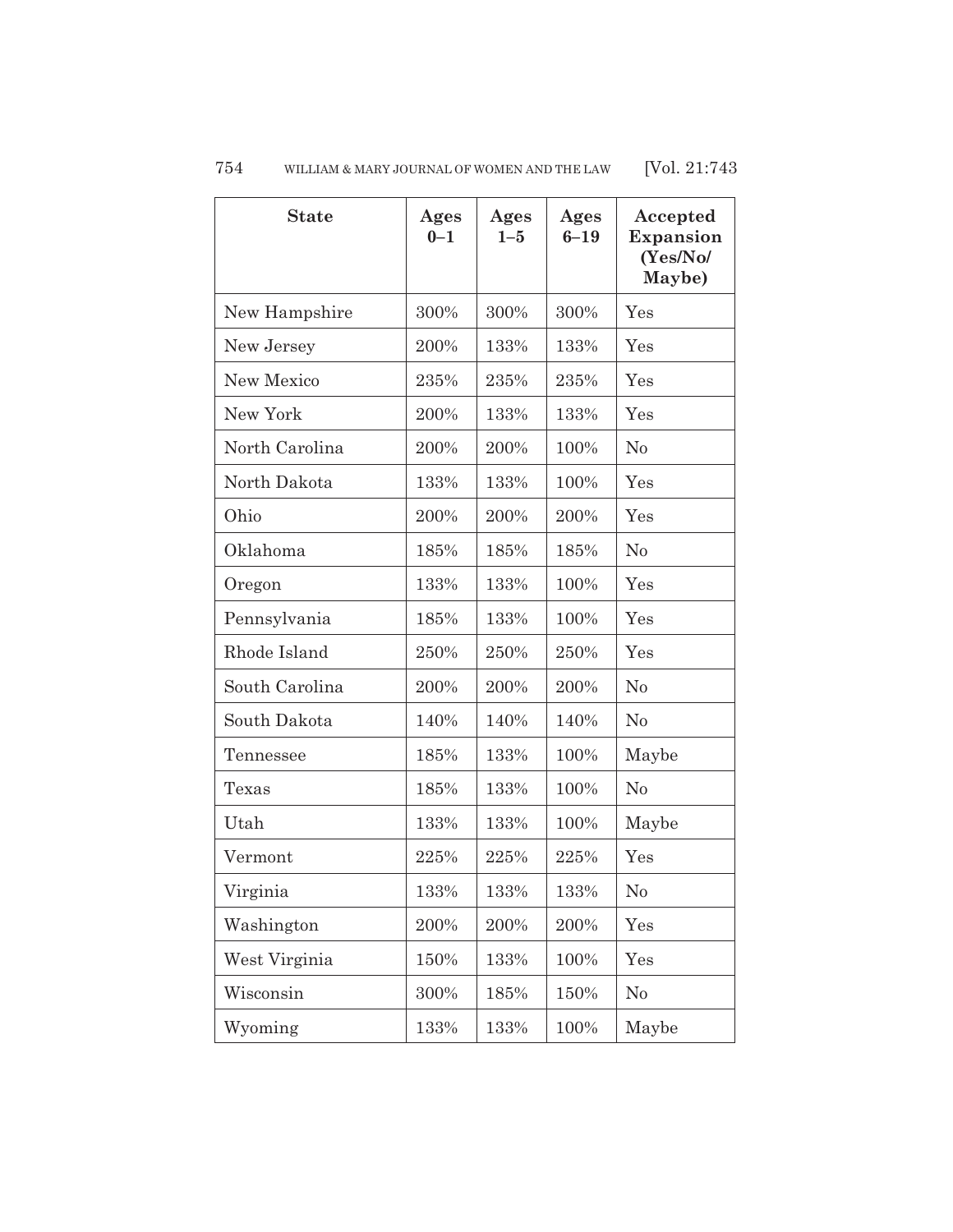## II. SECTION 1396A(K) MINIMUM COVERAGE FOR INDIVIDUALS WITH INCOME AT OR BELOW 133 PERCENT OF THE POVERTY LINE

42 U.S.C. § 1396a is the section of United States Code that concerns State plans for medical assistance.<sup>65</sup> Sections 1396a(a)–  $1396a(k)(k)$  cover everything from how state plans must be administered to explicit details concerning the services provided to particular individuals.66 Subsection (k) of § 1396a is entitled "Minimum coverage for individuals with income at or below 133 percent of the poverty line" and contains three further divisions.<sup>67</sup> Section 1396a(k)(1) details the medical coverage a state plan must provide to individuals who qualify under this section,<sup>68</sup> while § 1396a(k)(2) allows a state to provide coverage to qualifying individuals before § 1396a comes into effect on January 1, 2014, so long as the state proceeds to offer coverage to individuals in order of lowest to highest income. $69$  Subsection (3) of § 1396a(k) contains the only limiting language in the subsection. The entirety of  $\S 1396a(k)(3)$  is quoted below.

If an individual described in subclause (VIII) of subsection  $(a)(10)(A)(i)$  is the parent of a child who is under 19 years of age (or such higher age as the State may have elected) who is eligible for medical assistance under the State plan or under a waiver of such plan (under that subclause or under a State plan amendment under paragraph  $(2)$ [)], the individual may not be enrolled under the State plan unless the individual's child is enrolled under the State plan or under a waiver of the plan or is enrolled in other health insurance coverage. For purposes of the preceding sentence, the term "parent" includes an individual treated as a caretaker relative for purposes of carrying out section 1396u-1 of this title.<sup>70</sup>

Section 1396a(k)(3) denies basic medical insurance to parents who would otherwise be eligible for the State plan.<sup>71</sup> In order to assess § 1396a(k)(3), the group of affected individuals must be determined.

<sup>65. 42</sup> U.S.C. § 1396a (2010).

<sup>66.</sup> *Id.* § 1396a(a)–(k).

<sup>67.</sup> *Id.* § 1396a(k).

<sup>68.</sup> *Id.* This subsection has important implications because these are the services being denied to individuals who attempt to register themselves before they register their children.

<sup>69.</sup> *Id.*

<sup>70.</sup> *Id.* § 1396a(k)(3).

<sup>71. 42</sup> U.S.C. § 1396a(k)(3).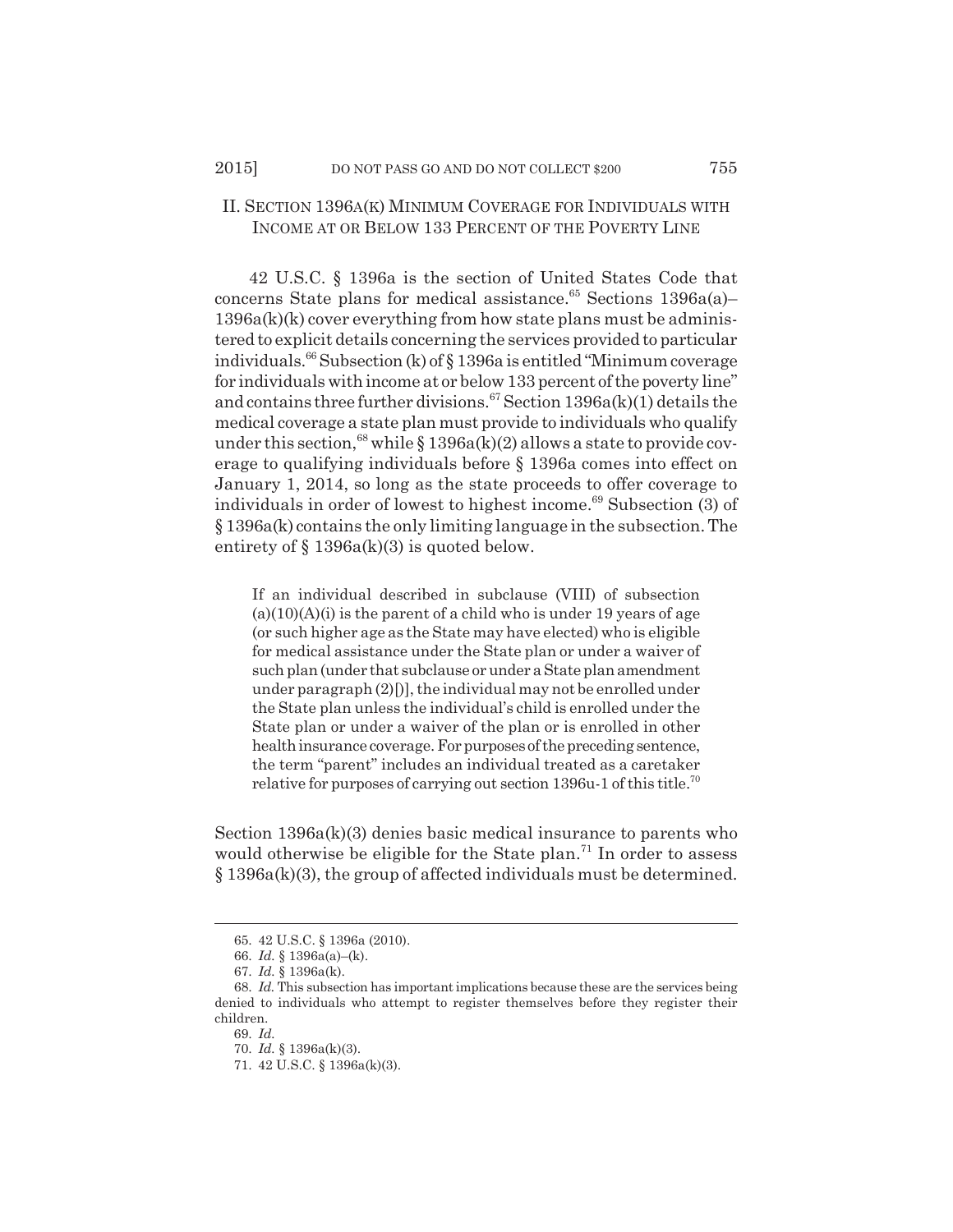First,  $\S 1396a(k)(3)$  references subclause VIII of  $\S 1396a(a)(10)(A)(i)$ , which is part of a series of subclauses stating which individuals are eligible for medical assistance under the state<sup>72</sup> plan.<sup>73</sup> Subclause VIII goes into force on January 1,  $2014<sup>74</sup>$  It excludes from coverage (1) individuals who are over the age of 65; (2) pregnant women; and (3) individuals enrolled under Part A, Hospital Insurance for Aged and Disabled, or Part B, Supplementary Medical Insurance Benefits for Aged and Disabled, of subchapter XVIII of Chapter 7, Social Security.75 It also excludes any individuals covered by the previous subclauses within  $\S 1396a(a)(10)(A)(i)$ , subclauses I–VII.<sup>76</sup> These subclauses granted coverage to (1) individuals of increased age; (2) individuals considered blind for the purposes of social security funds; (3) individuals who are permanently and totally disabled; (4) individuals receiving aid under Part A, Temporary Assistance for Needy Families of subchapter IV of Chapter 42 and their qualified family members; (5) individuals in foster care or adoption facilities; (6) pregnant women; and (7) children born after September 30, 1983 who have not yet reached nineteen years of age.<sup>77</sup> Finally, these individuals must have an income at or below 133% of the poverty line.<sup>78</sup> Though the list of exclusions appears to be extensive, subclause VIII of § 1396a(10)(A)(i), and thus § 1396a(k)(3), provide coverage to individuals with children, statistically reported as families by the Bureau of the Census, within the necessary income bracket who are over nineteen but under 65 so long as they are not blind, disabled, or pregnant.79

However, § 1396a(k) does not currently apply to all fifty states. When the Affordable Care Act provided health insurance to all individuals with an income at or below 133% of the poverty level, it did so by expanding Medicaid.<sup>80</sup> As was mentioned previously, Medicaid is a state administered program with federal oversight and partial federal funding.<sup>81</sup> Depending on state income, the federal matching rate is

<sup>72.</sup> In this instance, "state" stands in for any of the fifty states or U.S. territories.

<sup>73. 42</sup> U.S.C. § 1396a(a)(10)(A)(i).

<sup>74.</sup> *Id.* § 1396a(a)(10)(A)(i)(VIII).

<sup>75.</sup> *Id.*

<sup>76.</sup> *Id.*

<sup>77.</sup> *Id.* § 1396a(a)(10)(A)(i)(I)–(VIII).

<sup>78.</sup> *Id.* § 1396a(k).

<sup>79. 42</sup> U.S.C. §§ 1396a(a)(10)(A)(i)(I)–(VIII), 1396a(k).

<sup>80.</sup> *Affordable Care Act: Eligibility*, MEDICAID.GOV (last visited Feb. 28, 2015), http:// medicaid.gov/AffordableCareAct/Provisions/Eligibility.html, *archived at* http://perma .cc/CS9G-QYDW.

<sup>81.</sup> *About Medicaid*, GEORGETOWN U. HEALTH POL'Y INST. CTR. FOR CHILD. AND FAM., *available at* http://ccf.georgetown.edu/medicaid/about-medicaid/, *archived at* http://perma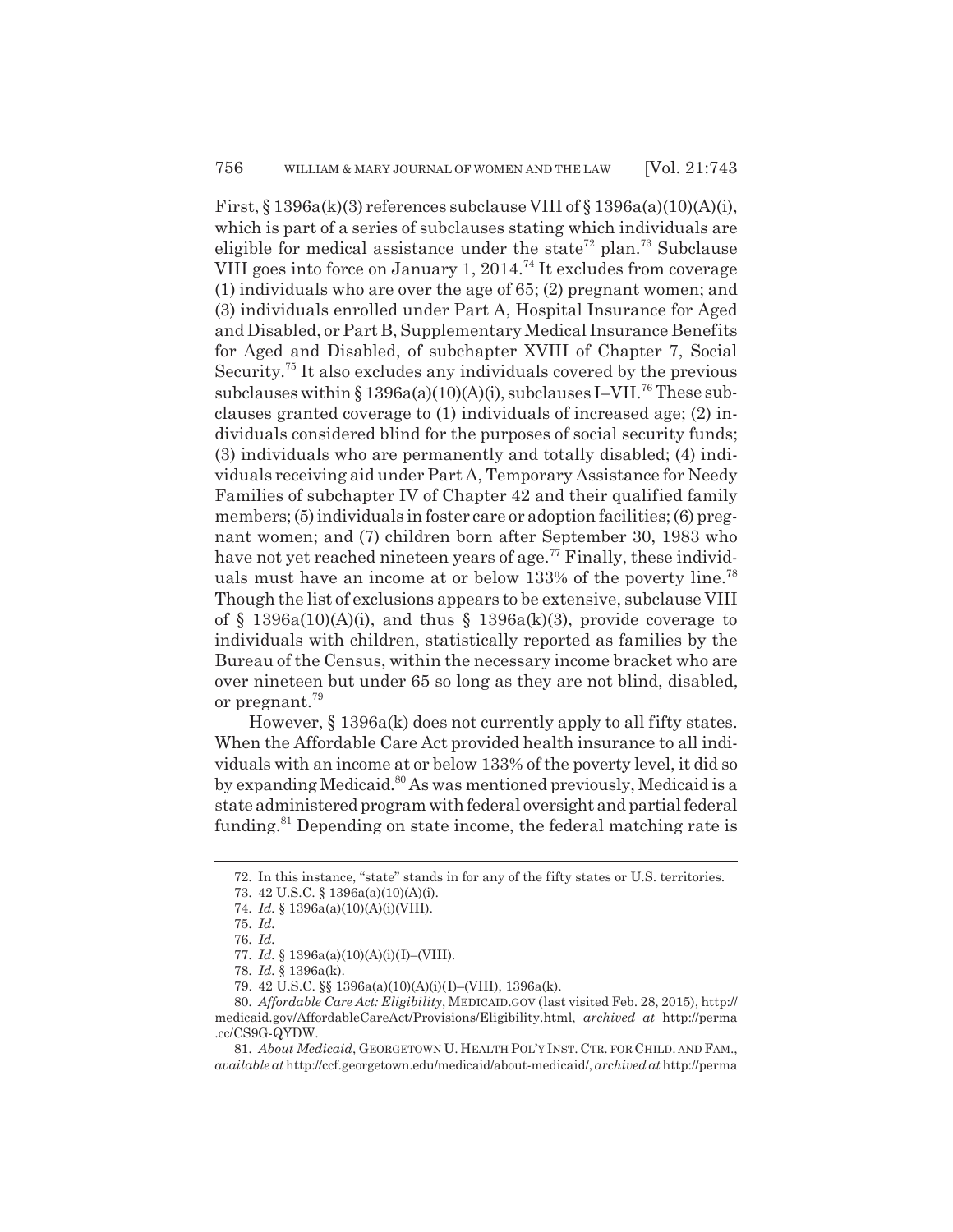anywhere between  $50-74\%$ .<sup>82</sup> As of winter 2014, only twenty-eight states had accepted the Medicaid expansion funding, while four more are considering the expansion.<sup>83</sup> Thus,  $\S 1396a(k)(3)$  applies to populations residing in over half of the states and will possibly be applicable to other states in the coming years.<sup>84</sup>

## III. THE STATISTICS OF § 1396A(K)(3)

Section 1396a(k)(3)'s possible impact can be seen using the completed data recorded by the Bureau of the Census for 2009.<sup>85</sup> In 2009, there were a recorded 35,635,000 families, consisting of individuals with their own children, living in the United States.<sup>86</sup> Of the over 35 million families,  $7,956,000$  lived below the poverty level.<sup>87</sup> When the poverty level was expanded to include those with incomes up to 125% above the poverty line, the number of families recorded jumped to 8,792,000.88 To compare, the Temporary Assistance for Needy Families program, which is one of the limiting factors in subclause VIII of  $\S$  1396a(a)(10)(A)(i),<sup>89</sup> only assisted 1,769,000 families in 2009.<sup>90</sup> As seen in Table 6, it is likely that women, particularly single mothers, will be disproportionally affected by  $\S$  1396a(k)(3) because poverty rates are highest for households headed by single women.<sup>91</sup>

85. This was the last year for which the level of detailed data was available.

86. U.S. CENSUS BUREAU, STATISTICAL ABSTRACT OF THE UNITED STATES TBL. 59, HOUSEHOLDS, FAMILIES, SUBFAMILIES, AND MARRIED COUPLES: 1980 TO 2010 (2012), *available at* http://www.census.gov/compendia/statab/2012/tables/12s0059.pdf, *archived at* http://perma.cc/XM5N-R73P.

87. U.S. CENSUS BUREAU, STATISTICAL ABSTRACT OF THE UNITED STATES TBL. 709, INDIVIDUALS AND FAMILIES BELOW POVERTY LEVEL—NUMBER AND RATE BY STATE: 2000 AND 2009 (2012)*, available at* https://www.census.gov/compendia/statab/2012/tables /12s0709.pdf, *archived at* http://perma.cc/88F7-WAJF.

88. U.S. CENSUS BUREAU, STATISTICAL ABSTRACT OF THE UNITED STATES TBL. 715. FAMILIES BELOW POVERTY LEVEL AND BELOW 125 PERCENT OF POVERTY LEVEL BY RACE AND HISPANIC ORIGIN:1980 TO 2009 (2012), *available at* https://www.census.gov/compendia /statab/2012/tables/12s0715.pdf, *archived at* http://perma.cc/A7EF-JTXJ.

89. 42 U.S.C. § 1396a(a)(10)(A)(i)(I)–(VIII).

90. U.S. CENSUS BUREAU, STATISTICAL ABSTRACT OF THE UNITED STATES TBL. 566. TEMPORARY ASSISTANCE FOR NEEDY FAMILIES (TANF)—RECIPIENTS BY STATE AND OTHER AREAS: 2000 AND 2009 (2012), *available at* https://www.census.gov/compendia/statab /2012/tables/12s0565.pdf, *archived at* http://perma.cc/R2BU-9MZA.

91. *Poverty in the United States Frequently Asked Questions*, NAT'L POVERTY CTR.

<sup>.</sup>cc/477C-UH8Y.

<sup>82.</sup> *Id.*

<sup>83.</sup> *Where the States Stand on Medicaid Expansion*, *supra* note 49.

<sup>84.</sup> Because of the difficulty of extracting, from national data, only the information on the thirty-two states that are relevant at this time, the charts and numbers presented throughout this Note will mostly include data about the entire population in the United States that could fit § 1396a(k) requirements. This is considered an acceptable expansion due to the fact that more states could accept the funding as the program matures.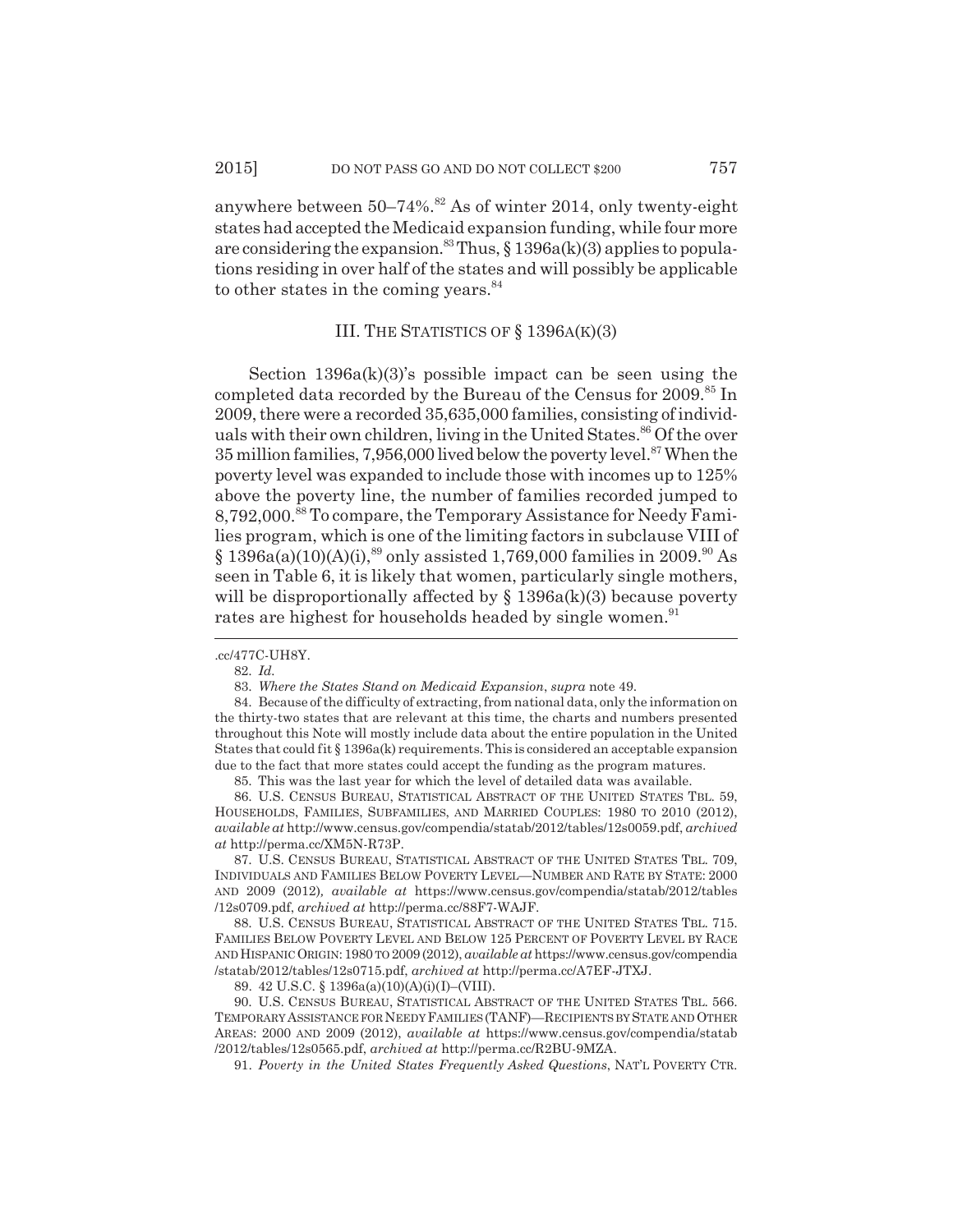| <b>Type of Family</b>                 | <b>Number Below</b><br><b>Poverty Level</b> |
|---------------------------------------|---------------------------------------------|
| Married Couple                        | 3,409,000                                   |
| Male householder; no spouse present   | 942,000                                     |
| Female householder; no spouse present | 4,441,000                                   |

TABLE 6. FAMILIES BELOW POVERTY LEVEL BY SELECTED  $CHARACTERISTICS<sup>92</sup>$ 

For comparison, Table 7 contains similar data from 2012. The statistics in Table 8 and Table 9 reflect the exceedingly small budget of a family with an income at or below 133% of the poverty line, which puts into perspective how daunting medical expenditures can be for either a parent or a child.<sup>93</sup> Finally, Table 10 shows that households with a single parent female as head of household account for more than half of families living at or below the poverty  $level.<sup>94</sup>$ 

TABLE 7. BREAKDOWN OF FAMILIES WITH RELATED CHILDREN LIVING BELOW THE POVERTY LEVEL, 2012

| <b>Type of Family</b>                 | <b>Number of Families</b> |
|---------------------------------------|---------------------------|
| All Families <sup>95</sup>            | 6,971,000                 |
| Married Couple Families <sup>96</sup> | 2,078,000                 |

<sup>(</sup>last visited Feb. 28, 2015), http://npc.umich.edu/poverty, *archived at* http://perma.cc /KVG7-SABX.

<sup>92.</sup> U.S. CENSUS BUREAU, STATISTICAL ABSTRACT OF THE UNITED STATES TBL. 716. FAMILIES BELOW POVERTY LEVEL BY SELECTED CHARACTERISTICS: 2009 (2012), *available at* http://www.census.gov/compendia/statab/2012/tables/12s0716.pdf, *archived at* http:// perma.cc/6UQ8-QXTC.

<sup>93.</sup> *See* discussion *infra* Part IV.

<sup>94.</sup> *See infra* Table 10.

<sup>95.</sup> *Families with Related Children That Are Below Poverty By Family Type*, KIDS COUNT DATA CTR. (2013), http://datacenter.kidscount.org/data/tables/55-families-with -related-children-that-are-below-poverty?loc=1&loct=1#detailed/1/any/false/868,867,133 ,38,35/any/345,346, *archived at* http://perma.cc/82DM-HLWW.

<sup>96.</sup> *Id.*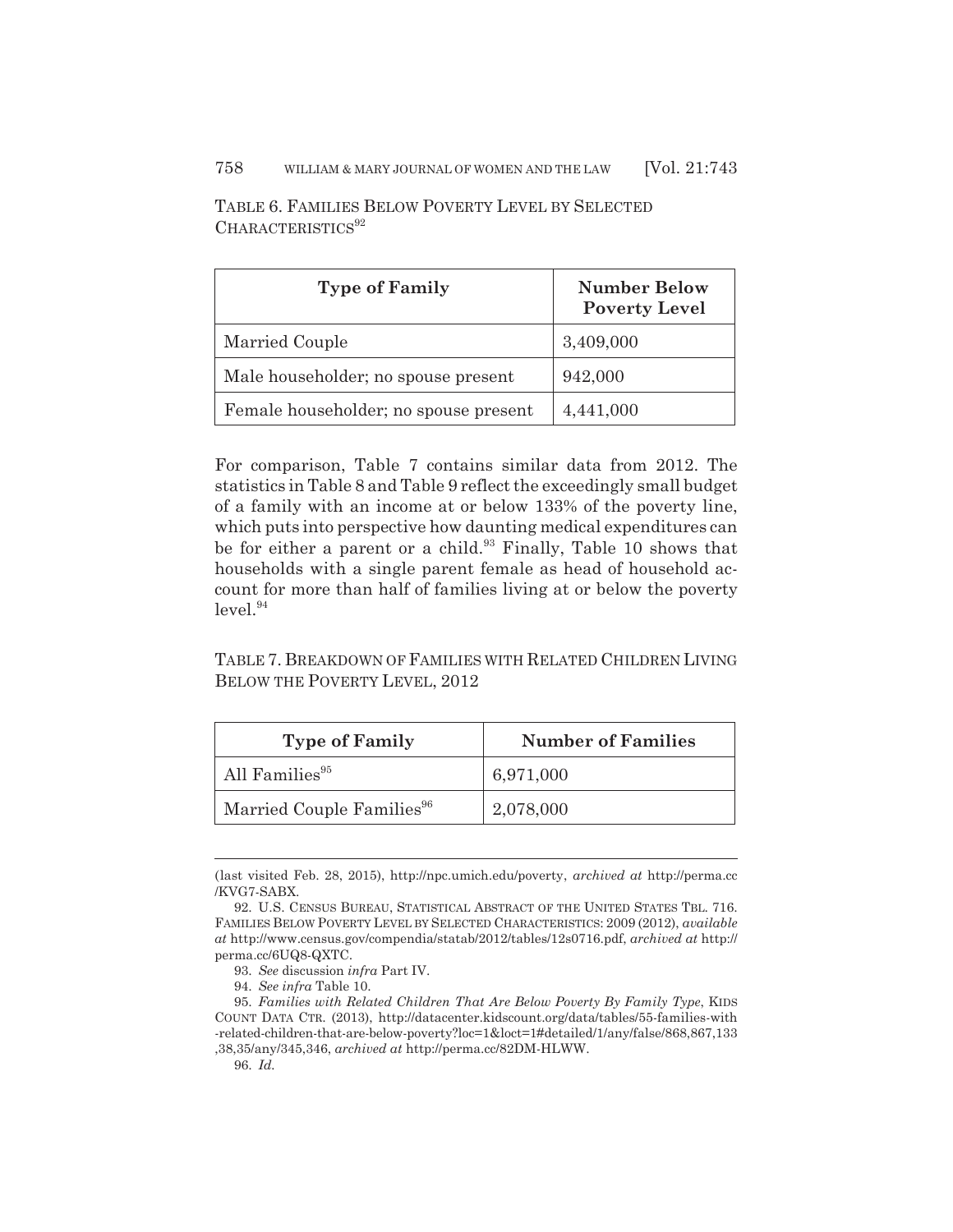## 2015] DO NOT PASS GO AND DO NOT COLLECT \$200 759

| <b>Type of Family</b>                | <b>Number of Families</b> |
|--------------------------------------|---------------------------|
| Single Parent Families <sup>97</sup> | 4,893,000                 |

TABLE 8. CURRENT POVERTY INCOME GUIDELINES AT OR BELOW 133 PERCENT OF THE POVERTY LEVEL, 2013

| Persons in<br>Family | Poverty Guideline <sup>98</sup> | $133%$ of<br>Poverty Line <sup>99</sup> |
|----------------------|---------------------------------|-----------------------------------------|
|                      | \$11,490                        | \$15,282                                |
| 2                    | \$15,510                        | \$20,628                                |
| 3                    | \$19,530                        | \$25,975                                |
| 4                    | \$23,550                        | \$31,322                                |

TABLE 9. SINGLE-PARENT HOUSEHOLD PER DAY EXPENDITURES AT THE POVERTY LEVEL AND 133 PERCENT OF THE POVERTY LEVEL

| Number of<br><b>Family Members</b> | <b>Average Per</b><br>Day Expendi-<br>ture Per Person<br>at Poverty<br>Level <sup>100</sup> | <b>Average Per Day</b><br><b>Expenditure Per</b><br>Person at 133% of<br><b>Poverty Level</b> |
|------------------------------------|---------------------------------------------------------------------------------------------|-----------------------------------------------------------------------------------------------|
| Parent + 1 child                   | \$21.25                                                                                     | \$28.26                                                                                       |
| Parent + 2 children                | \$17.84                                                                                     | \$23.72                                                                                       |
| Parent + 3 children                | \$16.13                                                                                     | \$21.45                                                                                       |

97. *Id.*

98. 78 Fed. Reg. 5115, 5183 (Jan. 24, 2013).

100. These numbers are calculated based on dividing the 2013 Poverty Guideline Figures by the number of members of the family and then again by the number of days in a normal year. These figures assume that all of the family income is spent each year.

<sup>99.</sup> *2013 Federal Poverty Guidelines*, FAMILIES USA, http://www.familiesusa.org /resources/tools-for-advocates-guides/federal-poverty-guidelines.html (last visited Feb. 28, 2015), *archived at* http://perma.cc/VN68-2CYU (calculations made based on Health and Human Services statistics). These numbers apply only to the continental United States. The United States government calculated slightly higher amounts for the poverty level in both Hawaii and Alaska. *See* 78 Fed. Reg. 5115, 5183 (Jan. 24, 2013).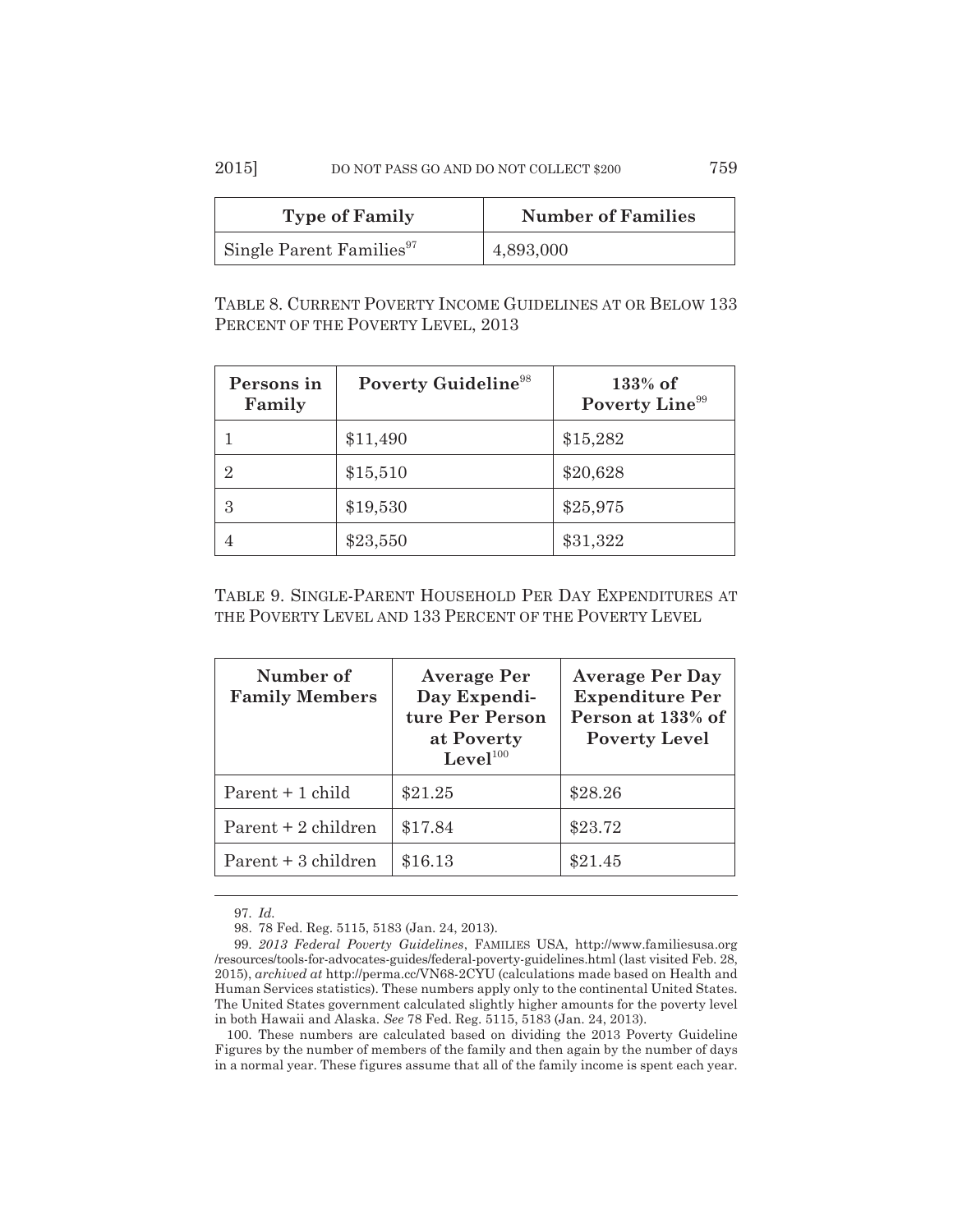| Type of Family <sup>101</sup>             | <b>Number of Families</b> |
|-------------------------------------------|---------------------------|
| Married Couple-Family                     | 3,246,140                 |
| Male Householder; no wife present         | 985,398                   |
| Female Householder; no husband<br>present | 4,822,578                 |

TABLE 10. INCOME IN THE PAST 12 MONTHS BELOW POVERTY LEVEL, 2012

## IV. BENEFITS OF HAVING PARENTS WITH HEALTH INSURANCE

Children benefit greatly from routine health care services, and children with health insurance coverage are more likely to receive those services. However, multiple studies have also shown that there are clear health benefits to children when their parents also have health insurance coverage.<sup>102</sup> These studies looked at how parental health insurance coverage affected: child health insurance coverage; access to child health care services; and appropriate child health care use.103 A George Washington University (GWU) research project reviewed the findings of nine separate studies in different states concerning the three previous categories.104 The project found that all of the previous nine studies reported that there were positive coverage effects on children when their parents acquired health insurance.105 One of the reviewed studies noted that expanding Medicaid coverage of parents led to an "increased . . . likelihood of Medicaid

<sup>101.</sup> *Poverty Status in the Past 12 Months of Families by Family Type By Social Security Income By Supplemental Security Income (SSI) and Cash Public Assistance Income, 2012 American Community Survey 1-Year Estimates*, UNITED STATES CENSUS BUREAU, http://fact finder2.census.gov/faces/tableservices/jsf/pages/productview.xhtml?pid=ACS\_12\_1YR \_B17015&prodType=table (last visited Feb. 28, 2015), *archived at* http://perma.cc/LXW3 -LKDJ.

<sup>102.</sup> Sara Rosenbaum & Ramona Perez Treviño Whittington, *Parental Health Insurance Coverage as Child Health Policy, Evidence from the Literature*, GWU/SPHSS FOR FIRST FOCUS 4–5 (June 2007) (citing L. Ku & M. Broaddus, *The Importance of Family-Based Insurance Expansions: New Research Findings About State Health Reforms*, CTR. ON BUDGET AND POL'Y PRIORITIES (2000); A. Davidoff, L. Dubay, G. Kenney & A. Yemane, *The Effect of Parents Insurance Coverage on Access to Care for Low-Income Children*, 40 INQUIRY 254, 254–68 (2003); S. Guendelman & M. Pearl, *Children's Ability to Access and Use Health Care*, 23 HEALTH AFFAIRS, no. 2, 2004 at 235–44).

<sup>103.</sup> Rosenbaum & Whittington, *supra* note 102, at Appendix 1.

<sup>104.</sup> *Id.* at 4.

<sup>105.</sup> *Id.* (noting that some of the studies showed "in some cases modest, and in some substantial" benefits in child health coverage from parental coverage).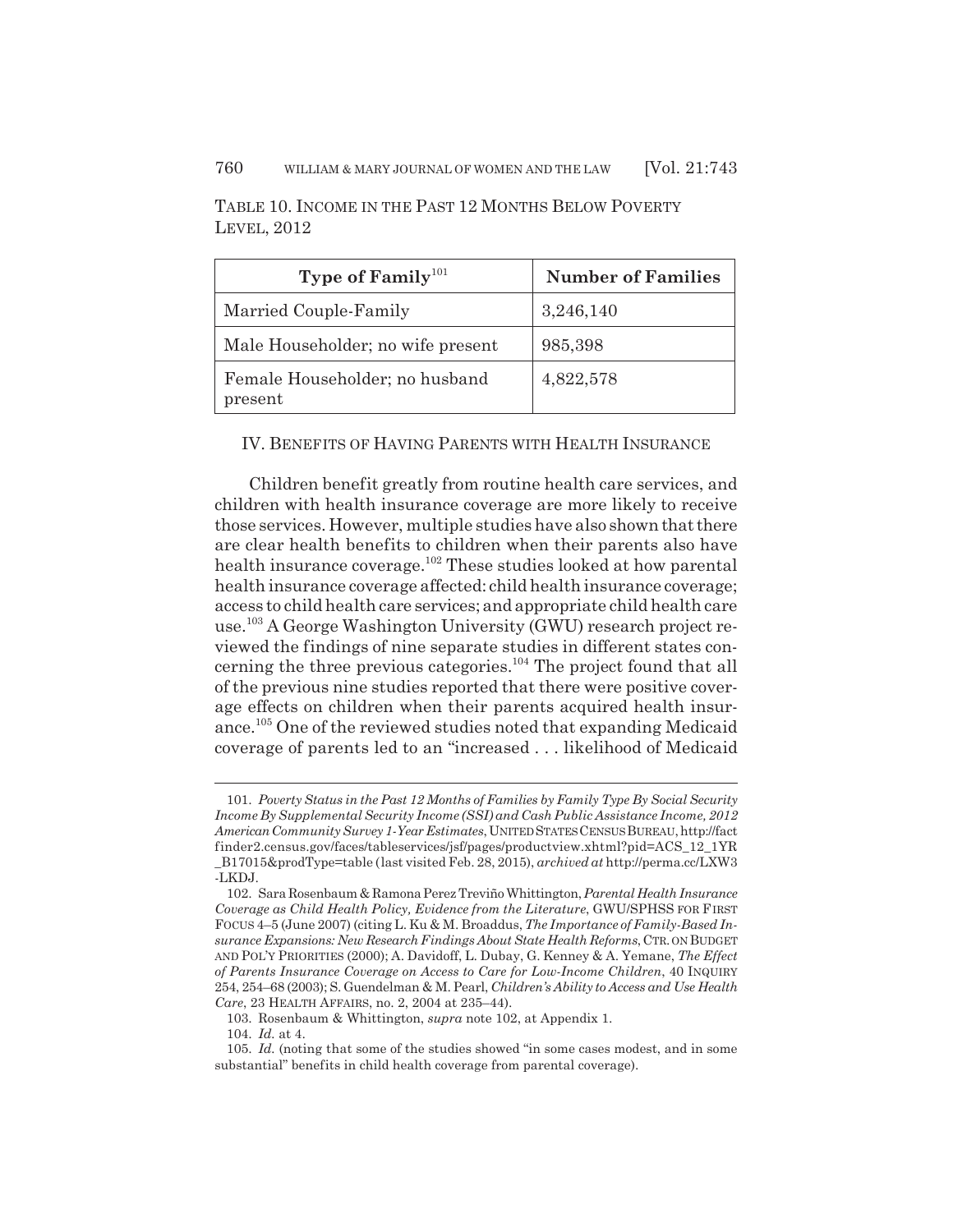coverage for both minority parents and children."106 As for the two measures of access to care and appropriate use of health care services, the GWU project showed that in six of the nine individual studies there were positive effects in access to child health care and appropriate use of child health care services when both parent and child had health insurance.<sup>107</sup> In particular, the studies noted: increased use of child preventative health services; increased sources of regular child health care; and decreased unmet child health needs.<sup>108</sup> In addition, insured parents demonstrated better understanding of the health care system, and made more informed choices concerning their children's care.109 Finally, children felt less stigmatized by accepting public health services when they knew that their parents used such services regularly.<sup>110</sup>

## V. ESTABLISHED METHODS TO INCREASE CHILD HEALTH INSURANCE COVERAGE

Finally, alternative methods are available to increase child health insurance coverage without burdening parents the way that § 1396a(k)(3) currently does. Numerous studies have been conducted about possible methods for increasing participation in child health insurance programs.<sup>111</sup> Within each study, anywhere from one to several methods are examined, and it is interesting to note that not a

<sup>106.</sup> *Id.* at Appendix 2 (citing A. Aizer & J. Grogger, *Parental Medicaid Expansions and Health Insurance Coverage*, NBERWORKING PAPER 9907 (2003)) (emphasis omitted). This is important because minority children from low-income families have the worst health insurance coverage rates amongst similar income/age groups. *See* Lykens & Jargowsky, *supra* note 3, at 233–34.

<sup>107.</sup> Rosenbaum & Whittington, *supra* note 102, at 5.

<sup>108.</sup> *Id.*

<sup>109.</sup> *Id.* at Appendix 6 (citing L. Ku & M. Broaddus, *Coverage of Parents Helps Children, Too*, CTR. ON BUDGET AND POL'Y PRIORITIES (2000)).

<sup>110.</sup> *Id.* at Appendix 5–6 (citing L. Guendelman, M. Wier, V. Angulo, & D. Omen, *The Effects of Child-Only Insurance Coverage and Family Coverage on Health Care Access and Use: Recent Findings Among Low-Income Children*, 41 CAL. HEALTH SERVS. RESEARCH 125, no. 1, 2006 at 125–47).

<sup>111.</sup> *See* Genevieve M. Kenney & Stan Dorn, *Health Care Reform for Children with Public Coverage: How Can Policymakers Maximize Gains and Prevent Harm?*, TIMELY ANALYSIS OF HEALTH AND POLICY ISSUES 4–5 (June 2009); Catherine Hess & Maureen Hensley-Quinn, *Building on Success to Effectively Integrate Current Children's Coverage with National Health Reform: Ideas from State CHIP Programs*, NAT'L ACAD. FOR STATE HEALTH POL'Y 2–5 (August 2009); AM. ACAD. OF PEDIATRICS, *Medicaid Policy Statement*, 131 PEDIATRICS, no. 5, 2013, at e1702–e1703; Lauren E. Wisk & Whitney P. Witt, *Predictors of Delayed or Forgone Needed Health Care for Families with Children*, 130 PEDIATRICS 1027, Dec. 1, 2012 at 1027; COMM. ON CHILD. HEALTH FIN., *State Children's Health Insurance Program Achievements, Challenges, and Policy Recommendations*, 119 PEDIATRICS, no. 6, 2007, at 1225–26 [hereinafter COMM. ON CHILD. HEALTH, *Achievements*].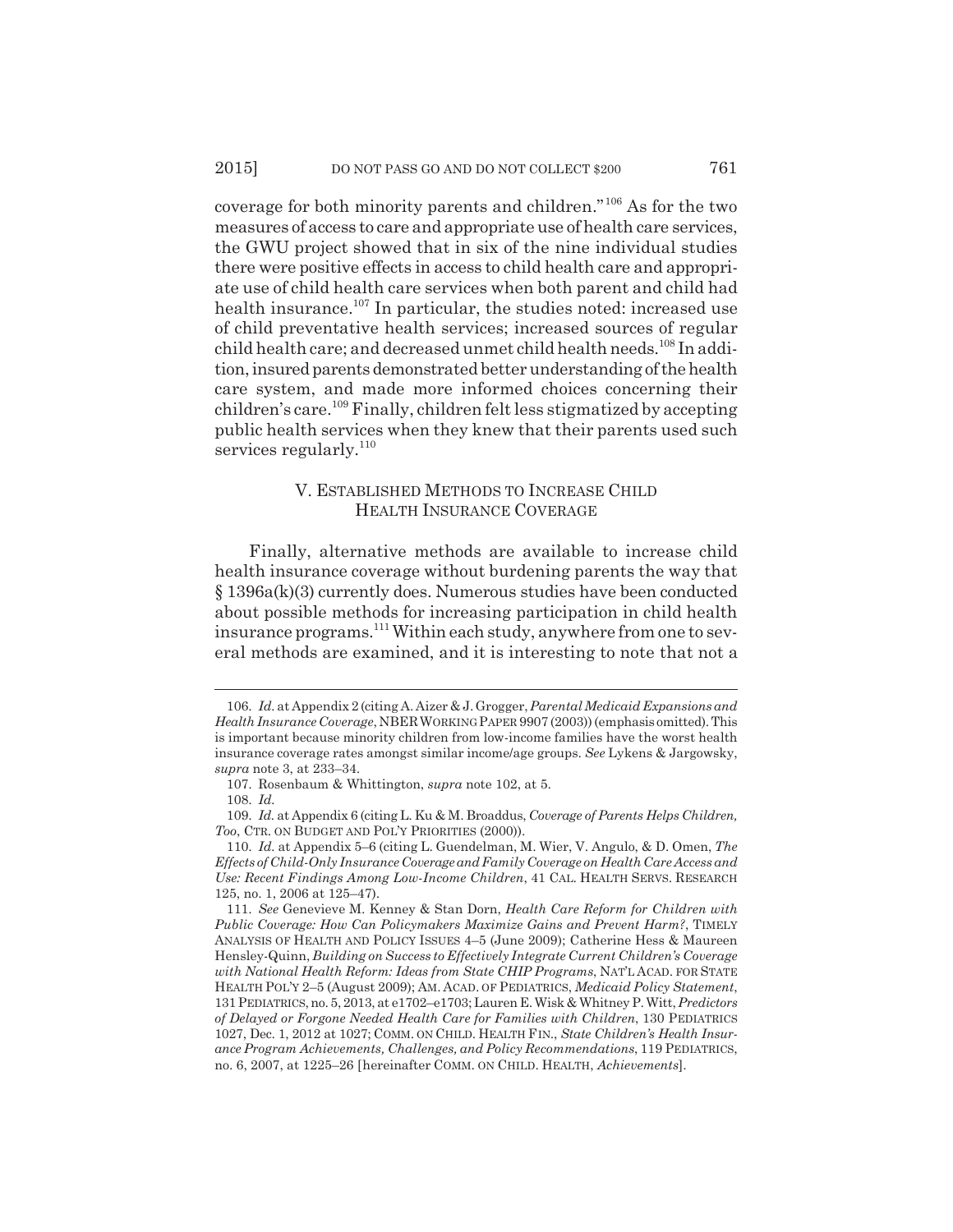single study suggests burdening parents in any way.<sup>112</sup> In order to increase and expand enrollment, the American Academy of Pediatrics suggested providing states with performance based rewards to encourage innovative enrollment strategies.<sup>113</sup> It also suggested administrative simplification techniques such as shortened forms and automatic enrollments based on other factors than income, like participation in a school lunch program.<sup>114</sup> A final suggestion was to allow families with multiple children to consolidate their health care coverage under one program, instead of spreading out coverage in multiple state plans.115 Another analysis of Medicaid and CHIP programs suggested providing greater continuity of care, as household incomes are known to fluctuate over time, and better coordination of parental and child health insurance, which would be more convenient for many families.116 A briefing by the National Academy for State Health Policy advised that there be increased flexibility in programs so that states could better serve their unique populations and cultures.117 The briefing also echoed previous sentiments that health insurance programs needed to be better coordinated and more streamlined in their administration, particularly forms.118 Another study by the American Academy of Pediatrics showed that the costs of health care were especially likely to affect a family's utilization of health care services, and as such, states should work to lower costs to beneficiaries, if at all possible.<sup>119</sup> The final and most recent recommendations, made in May 2013, by the American Academy of Pediatrics suggested five different methods for increasing enrollment in Medicaid and CHIP, and thus decreasing the rate of uninsured children.<sup>120</sup> These methods were (1) use multiple sites for enrollment campaigns, (2) optimize coordination of programs, (3) consider home enrollment programs, (4) have a "no wrong doors" approach to enrollment, where there are multiple correct ways for parents to enroll their children, and (5) increase federally supported incentives to states. $121$ 

There are three important takeaways from these five studies. The first is that these studies were performed over a series of years and were recorded by numerous health organizations, particularly the

121. *Id.*

<sup>112.</sup> Kenney & Dorn, *supra* note 111, at 5–6.

<sup>113.</sup> COMM. ON CHILD. HEALTH, *Achievements*, *supra* note 111, at 1225–26.

<sup>114.</sup> *Id.* at 1225.

<sup>115.</sup> *Id.* at 1226.

<sup>116.</sup> Kenney & Dorn, *supra* note 111, at 4.

<sup>117.</sup> Hess & Hensley-Quinn, *supra* note 111, at 3.

<sup>118.</sup> *Id.*

<sup>119.</sup> Wisk & Witt, *supra* note 111, at 1027, 1029, 1036.

<sup>120.</sup> AM. ACAD. OF PEDIATRICS, *supra* note 111, at e1702 to e1703.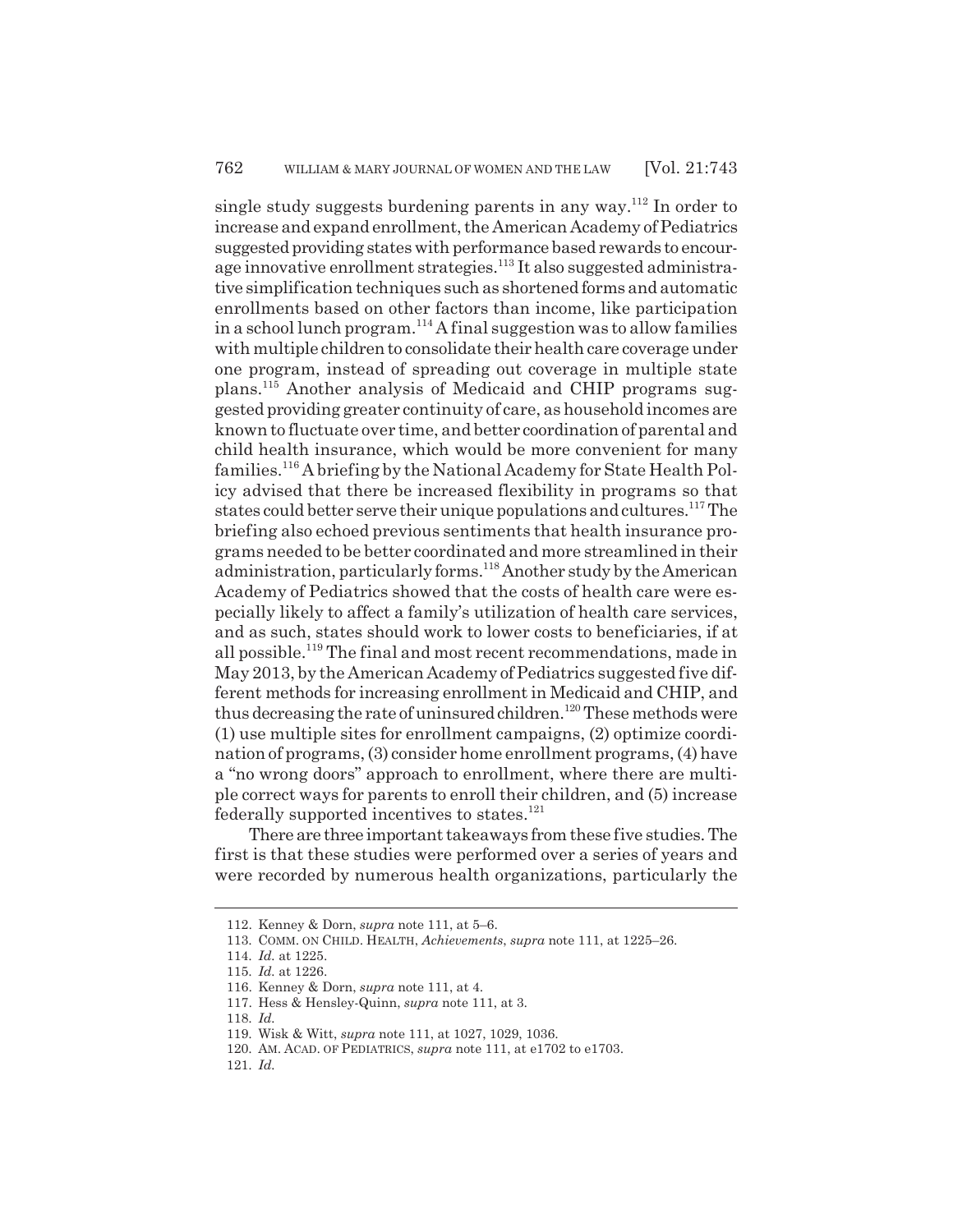American Academy of Pediatrics. As such, their data and advice are likely to represent a solid understanding of health care insurance coverage rates and to be motivated by a sincere desire to assist in improving children's health. The second is that there are numerous ways that child health insurance coverage can be increased, some of which the studies have suggested multiple times, while others they have noted only for particular years or areas. Finally, and most importantly, none of the studies mentioned burdening parents. In fact, many of the suggestions centered on the need to make the enrollment process easier for parents, through either coordinated programs or through better administration.<sup>122</sup> It is quite telling that these organizations at no point suggested the restrictions that can be found in § 1396a(k) and may even imply that those restrictions are counterproductive to increasing child health insurance coverage.

#### **CONCLUSION**

Children are healthier when they have access to proper health care services, and children with health insurance are much more likely to receive those services than children who do not have health insurance.123 Decades worth of statistics have shown that children from low-income families are much more likely to go without insurance than those from middle- and upper-income families.<sup>124</sup> As such, it is a priority for public health officials to increase the number of children with health care coverage, particularly focusing on the lower income brackets. Clearly, federal and state governments have done so with increasing success in recent years, with some states having participation rates as high as 96.7%, and the national average of participation as of 2011 being 87.2%.125 However, there is still some room for improvement, which is presumably the logic behind  $\S 1396a(k)(3)$ .

Section 1396a(k)(3) requires otherwise eligible parents to register their children for health insurance coverage before the parents can register themselves.<sup>126</sup> The policy behind this clause is quite clear: increasing children's health coverage is more important than the adverse affects of denying parents coverage. At first glance, this appears to be a reasonable trade-off, especially considering that parents are presumably eligible for public health insurance coverage after they

<sup>122.</sup> Hess & Hensley-Quinn, *supra* note 111, at 3.

<sup>123.</sup> Lykens & Jargowsky, *supra* note 3, at 222, 233; Mann, Rowland, & Garfield, *supra* note 16, at 32.

<sup>124.</sup> Lykens & Jargowsky, *supra* note 3, at 233–34.

<sup>125.</sup> Kenney et al., *Participation Rates*, *supra* note 51, at 2.

<sup>126. 42</sup> U.S.C. § 1396a(k).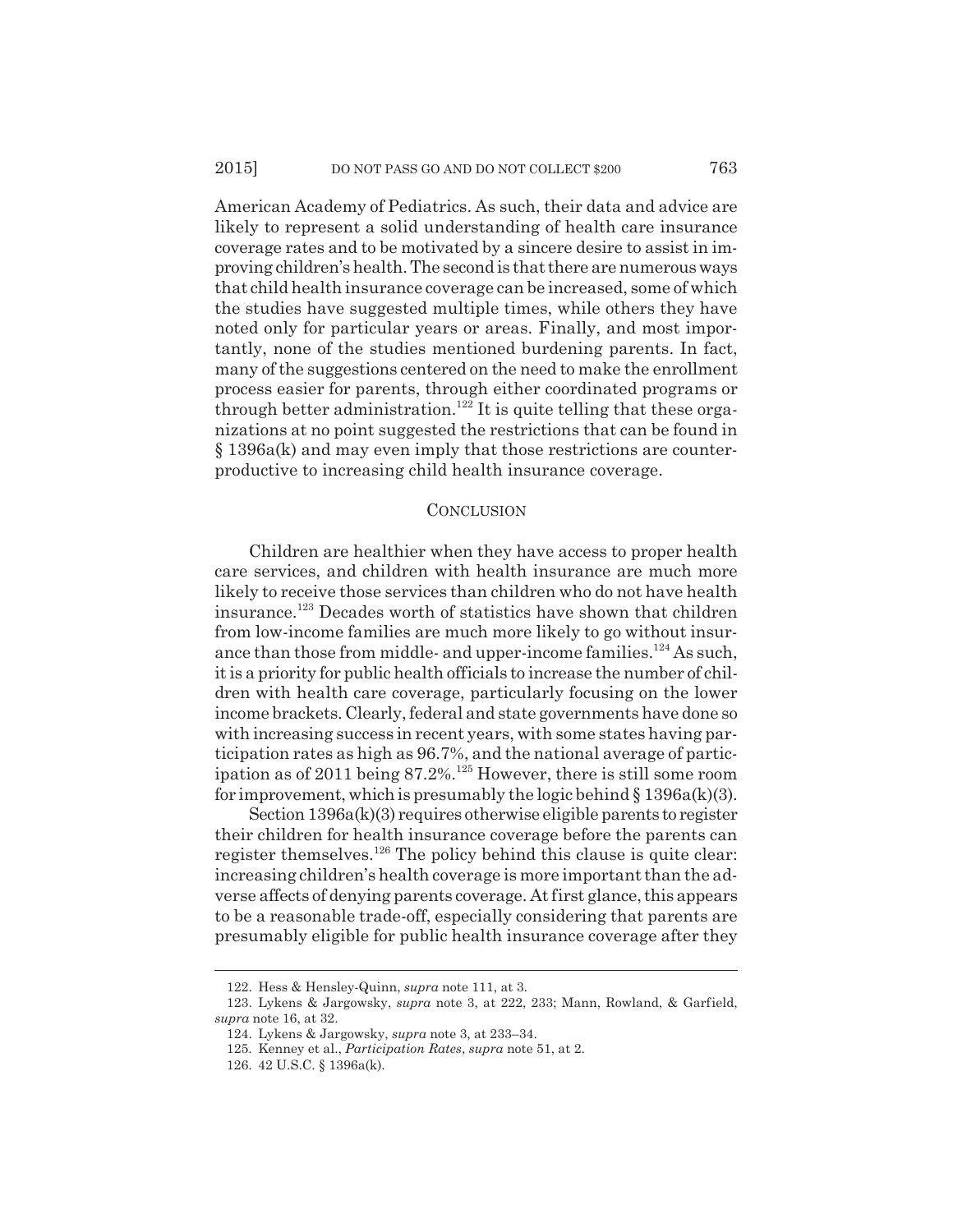have registered their children.<sup>127</sup> However, the evidence presented previously in this Note shows that there are far more factors at issue than a balancing test between a child having health insurance and a parent having to wait to get health insurance. The first issue is that  $\S 1396a(k)(3)$  applies only to parents who fall into the income bracket of 133% of the federal poverty level and below.<sup>128</sup> Over half of the parents who make up this group are female-headed singleparent households.129 Already at a large disadvantage due to income restraints, social stigma, and the difficult balance of caring for a child while generating income,  $\S 1396a(k)(3)$  denies these mothers health care. Even for only a short period of time, life without health services can place an adult parent at risk of complications due to unmet health needs, job loss due to illness, and large out-of-pocket medical expenses.<sup>130</sup>

In addition, while children clearly benefit from having health insurance, children also benefit from having parents with health insurance.<sup>131</sup> Extending public health insurance to parents results in: increased child health insurance coverage rates; increased access to basic child health care services; and increased use of appropriate health care services.<sup>132</sup> Other benefits include: children feel less stigmatized using a public service, when their parents make use of the same service;<sup>133</sup> parents with health insurance better understand the health care system and make more informed child health care decisions;134 and expanded insurance coverage can potentially reach minority families, the most likely to be uninsured.<sup>135</sup>

Finally, there are numerous alternative ways to increase child health insurance coverage. A sampling of five studies conducted by various health organizations suggested: coordinating coverage between programs; simplifying enrollment procedures; and having enrollment campaigns at multiple places across the state.<sup>136</sup> None of

<sup>127.</sup> *Id.* §§ 1396a(a)(10)(A)(i)(VIII), (k)(3).

<sup>128.</sup> *Id.* § 1396a(k)(3).

<sup>129.</sup> *See supra* notes 106–10; *see also* Leighton Ku & Matthew Broaddus, *Coverage of Parents Helps Children, Too*, CTR. ON BUDGET AND POL'Y PRIORITIES (last visited Feb. 28, 2015), *available at* http://www.cbpp.org/cms/?fa=view&id=754, *archived at* http://perma .cc/PT8S-4LH9.

<sup>130.</sup> Sylvia Guendelman et al., *The Effects of Child-Only Insurance Coverage and Family Coverage on Health Care Access and Use: Recent Findings Among Low-Income Children in California*, 41 HEALTH SERVS. RESEARCH, no. 1, 2006, at 142.

<sup>131.</sup> *See* Kenney & Dorn, *supra* note 111, at 2.

<sup>132.</sup> *Id.* at 2–3.

<sup>133.</sup> Rosenbaum & Whittington, *supra* note 102, at Appendix 6.

<sup>134.</sup> *Id.*

<sup>135.</sup> *Id.* at Appendix 2.

<sup>136.</sup> AM. ACAD. OF PEDIATRICS, *supra* note 111, at e1702 to e1703.